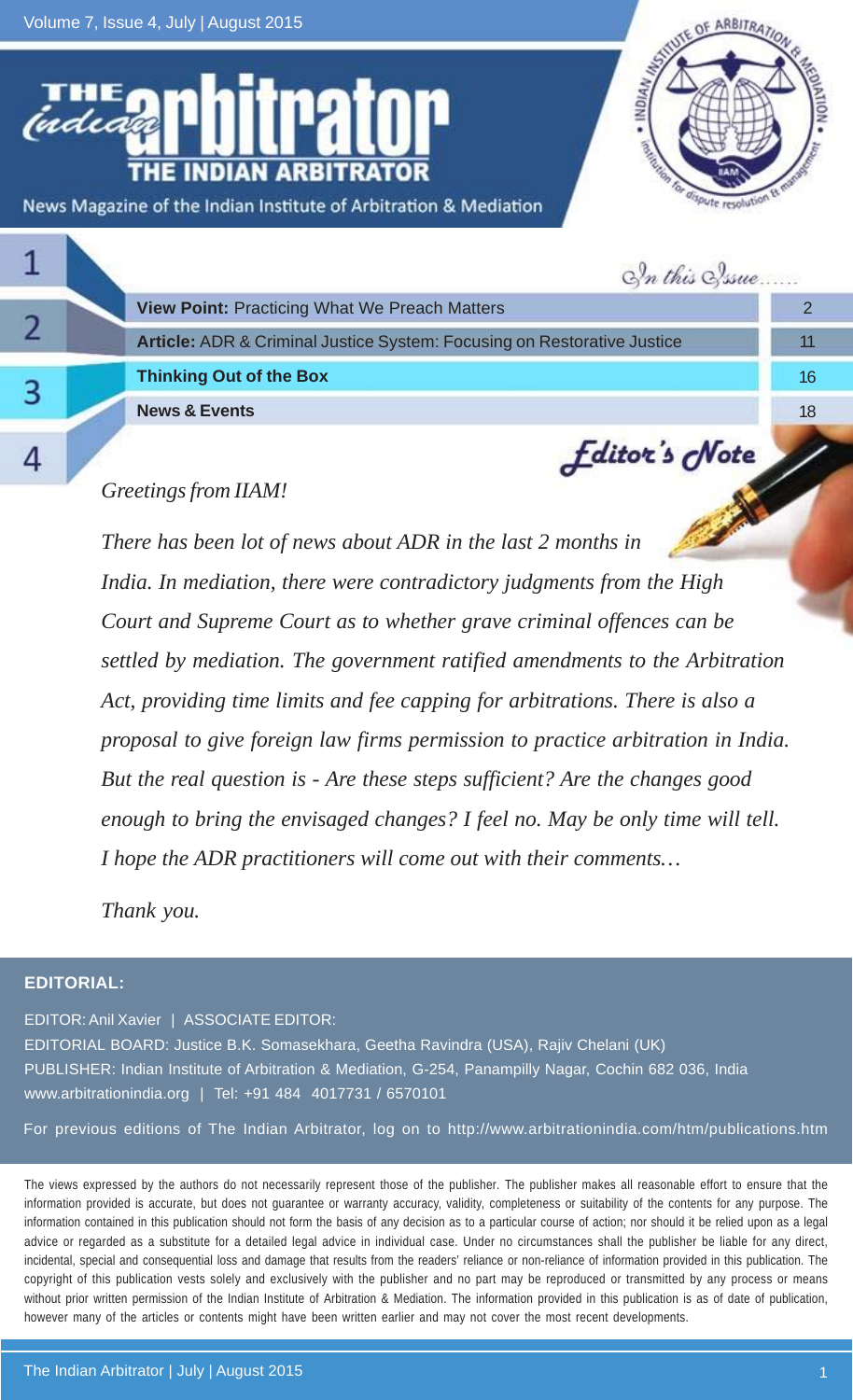# PRACTICING WHAT WE PREACH MATTERS

### **TONY WHATLING**

VIEW POIOT

*To what extent do we as mediators apply the expertise of our professional craft to managing conflict in our daily lives? As mediators we open our doors to the public as experts in conflict management and dispute resolution and should therefore be expected to manage it when it involves us personally. What happens when conflicts in some aspect of mediation arise between mediators? Commonly such disputes are often "dissolved" – for example by one side stepping down or leaving – rather than "resolved", a consequence of which is that the unresolved feelings involved frequently get added to any future conflict. The author raises the issue about the extent to which mediators are able to apply their bread and butter skills and strategies to conflicts that arise in their daily lives.*

AUTHOR: TONY WHATLING IS A MEDIATOR, CONSULTANT & TRAINER IN UK. THIS ARTICLE WAS ORIGINALLY PUBLISHED IN COLLEGE OF MEDIATORS NEWSLETTER ISSUE 8 AUGUST 2012

"**T**he cobblers children have no shoes" - the essence of this maxim is to describe the phenomenon whereby certain professionals in any given activity are so busy with work for their customers, that they neglect to use their professional skills to help themselves or those closest to them. For example - the painter & decorator who never decorates his own house, the web designer that hasn't finished their website, or the accountant who is late in submitting their own tax return.

In this article I aim to raise issues about the extent to which mediators, as experts in conflict resolution, are able to apply their bread and butter skills and strategies to conflicts that arise in their daily lives with particular reference to conflict in the workplace and mediation organisations.

In particular I aim to:

- Name the 'elephant in the room' to identify the problems that we all know exist to a greater or lesser degree, in that in all organisations, conflict is inevitable - and is just as common within mediation organisations.
- Raise awareness as to the extent of the problem.
- Identify some common characteristics of the problem.
- Remind readers of the everyday 'bread and butter' professional methods of dispute resolution management.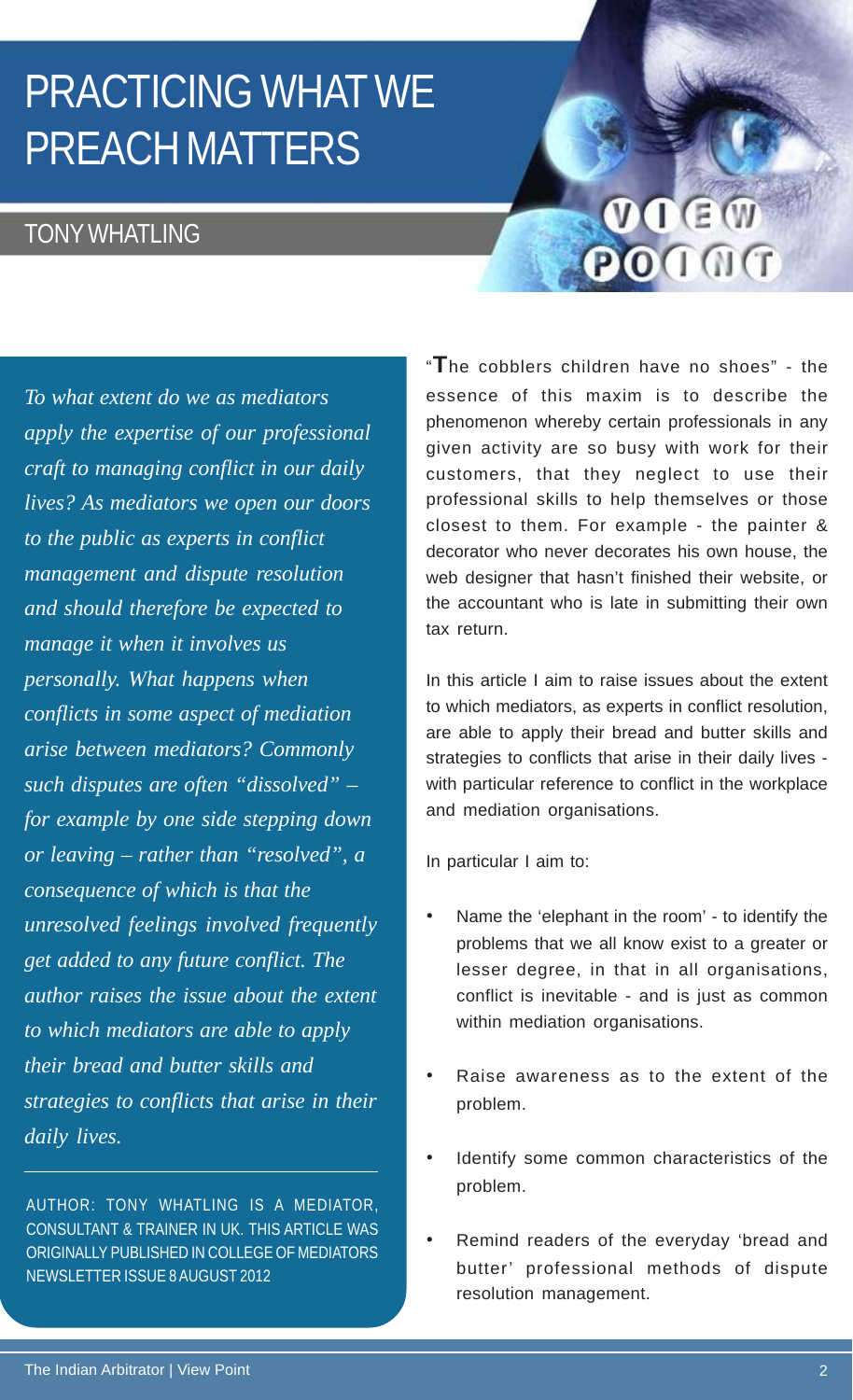• Offer some ideas for how such disputes might be managed.

For some three decades of the development of mediation in the UK, I have witnessed conflicts between professional mediation colleagues that have been perplexing and at times seriously worrying.

The conflicts arising from these disputes have had all of the ingredients of potentially destructive conflict - the early history, the trigger, the spark, the fanning of the flames and finally, in some cases, the destructive conflagration. Such processes are all too familiar to mediators in their daily work with parties in dispute.

Over a period of a few weeks or months conflict narratives are written, line by line and paragraph by paragraph, into metaphorical chapters that are to become the history books, or so called 'truths' of the facts and details. Sadly, as always, each person's history book relates substantially different accounts of what had led up to the rifts.

All too familiarly sides are taken, friends duly stand by friends in support, as the voices of the 'Greek chorus' swell to amplify and embroider the histories, each time the latest chapter is narrated within each of the camps.

As specialists in the field of dispute resolution know only too well, conflict in social and organisational environments is axiomatic. It is not a question of if conflict exists but how it is managed that matters. We also know that without conflict there would be very little change for the better, or improvement in most walks of life*. 'Conflict can signal constructive ways of bringing about change and of re-ordering lives. At least the potential for positive change is greater when there is anger than where there is the helplessness and hopelessness of depression.'* (Roberts 2008, p.108).

We can of course be involved in many very constructive disputes, without the process necessarily having to escalate into conflict.

So why this article and why now?

## INTERESTED TO CONTRIBUTE ARTICLES ?

We would like to have your contributions. Articles should be in English. Please take care that quotations, references and footnotes are accurate and complete. Submissions may be made to the Journals Division, Indian Institute of Arbitration & Mediation, G-254, Panampilly Nagar, Cochin - 682 036 or editor@arbitrationindia.com.

Publication of the Article will be the discretion of IIAM and submissions made indicates that the author consents, in the event of publication, to automatically transfer this one time use to publish the copyrighted material to the publisher of the IIAM Journal.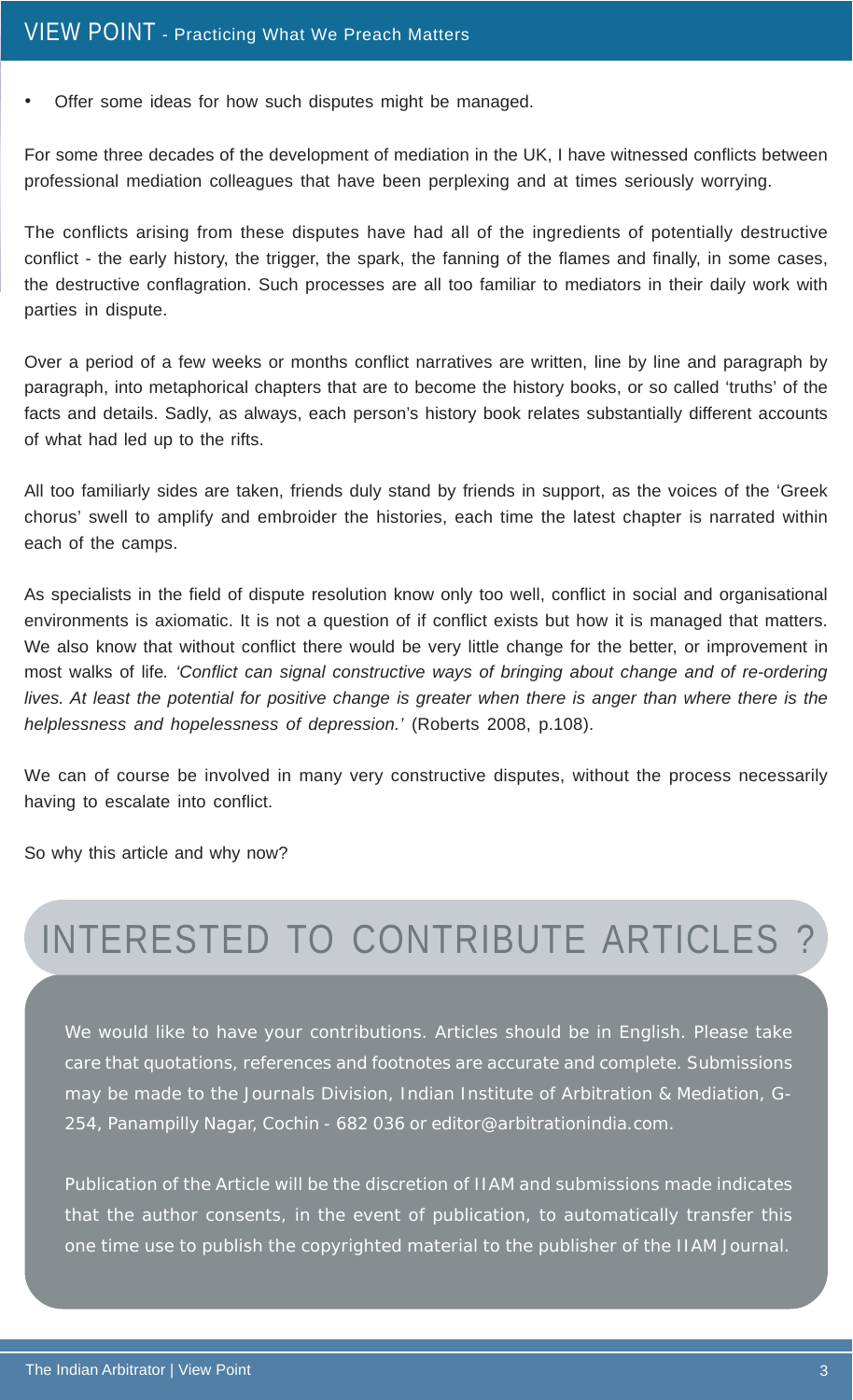What has prompted me to write this article, is that from my observations, such conflicts continue to occur in mediation organisations, despite the professions many years of developing understanding about how to manage them.

These conflicts can have potentially very serious consequences to individuals, the organisations concerned, and potentially to innocent bystanders, within the wider professional orbit.

Nothing by comparison would cause such high levels of concern for me if for example we compared this issue to other professional groups, such as accountants, lawyers, engineers, doctors, or polititions.

We might hope that they could manage disputes and coflicts wisely, but we would also recognise that, by comparison with mediators, it was not a matter that was so crucial to their core business and professional specialism.

And so it has been that over the past 30 years of association with mediation I can hardly recall a year when I was not witnessing such conflicts in some aspect of mediation, between mediators, staff and managers/trustees, including up to the highest eschalons of our professional structures.

Those of us connected all knew about it, were variously worried and frustrated by it, wrung our hands as witnesses to the fray, and yet often seemed powerless to do anything about it.

Commonly such disputes are often 'dissolved' - for example by one side stepping down or leaving – rather than 'resolved', a consequence of which is that the unresolved feelings involved frequently get added to any future conflict in the organisation.

*'But its different when its us that are directly involved isn't it?'*

I can understand what people mean when they say that, but no, it should not be different. As mediators we open our doors to the public as experts in conflict management and dispute resolution and should therefore be expected to manage it when it involves us personally.

In fact it is all the more imperative that as mediators we 'practice what we preach' and 'put our money where our mouth is'. Not only must mediation and dispute resolution within our profession be done – it must be seen to be done.

I do want at this point to emphasise that, whilst my practice and training is primarily in family mediation I have also practised and/or delivered training in other contexts including community/neighbour, health care complaints, victim offender and workplace contexts and consequently have had significant contact with their associated organisations. My training activity over the past 12 years has also included delivering training programmes in some 15 different countries including Asia, Africa, the Middle East, Europe and North America. From that experience I can say that the issues covered in this article are by no means just a UK phenomenon – it would appear that they are both universal and multi-cultural.

I also appreciate that experience in one mediation context, for example family, may make it difficult for a practitioner to apply understanding and skills to a different context such as their own workplace disputes. However my wide ranging experience suggests that most of the issues, conflict dynamics,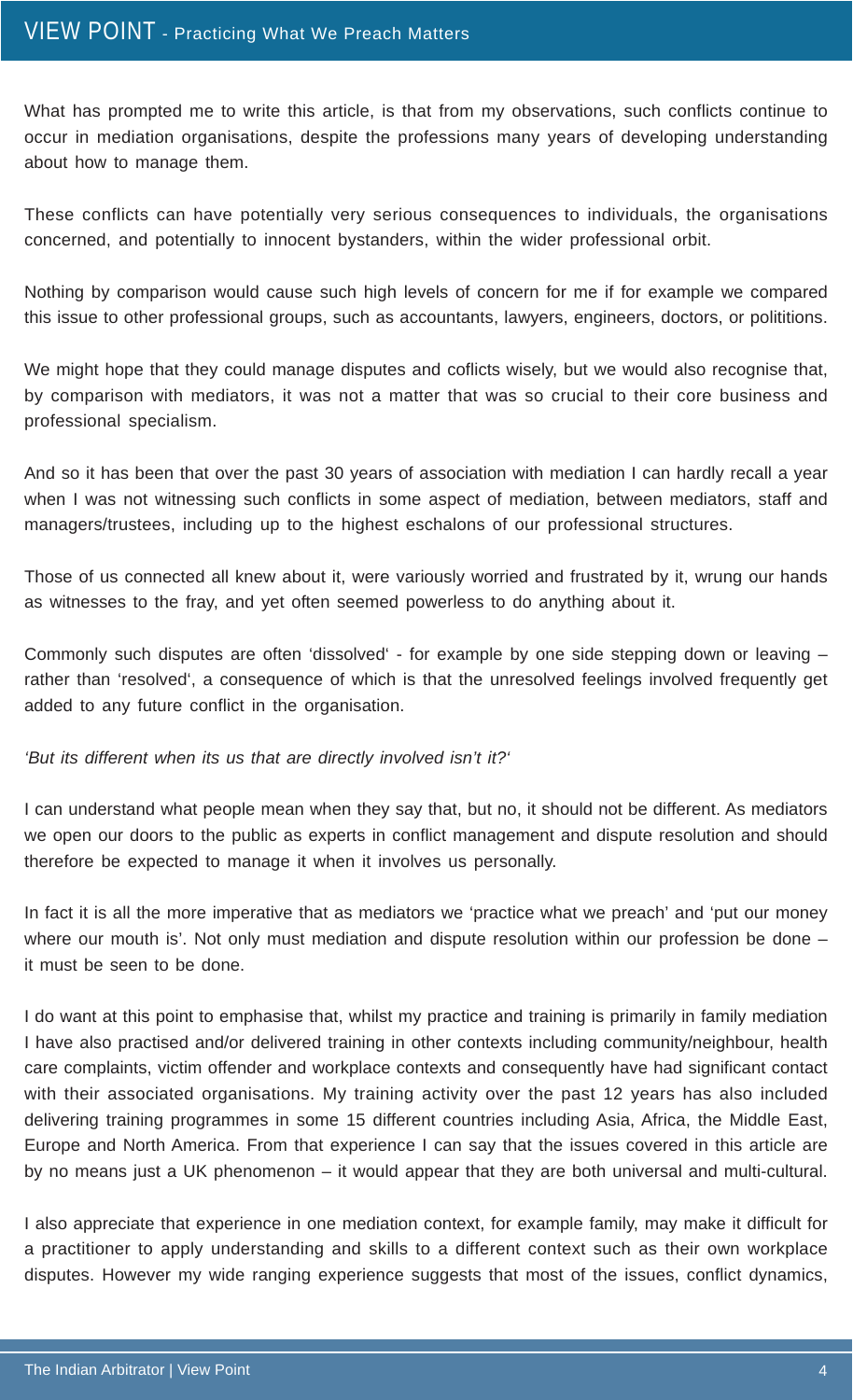skills and strategies are universal across all mediation contexts and therefore, arguably should be transferrable, both in our comprehension and understanding.

So what then can be done? - some ideas for managing the conflicts.

It is very difficult to think of new ways to recommend for managing such disputes, so what follows is more of a reminder and a checklist of ideas, many of which will be very familiar to experienced mediators. Indeed I hesitate to offer recommendations, given how 'daily bread and butter' like they are to those us involved in the dispute resolution field.

At one level I risk accusations of sounding patronising, 'holier than thou' or 'teaching granny to suck eggs' – and yet challenge and change has to start somewhere so here goes.

Perhaps this would be a good point to remind readers of some of the core tenets of our everyday practice in the business of dispute resolution. I refer here to the principles, values, knowledge, skills and strategies that mediators deliver routinely to their customers, and yet often seem so unable to apply consistently when it involves ourselves.

Search for interests and needs that underpin positions.

Mediators know well how the magic moments of mediation happen, when through the skillful and strategic use of questions, they uncover layers of shared interests and values - and more important still, shared fears and mutual needs.

Many practitioners will recal the 'Positions Interests and Needs' [PIN], commonly used in training and referred to by Andrew Floyer Acland. The three levels of the pyramid diagram show how, at the peak are the positions that disputants take and typically bring to mediation. The second level relates to values and interests and the third level to the deeper needs of all parties to the dispute. Like the iceberg, the tip, or peak, is often all that is observable above the surface in the initial stages of mediation. (Acland 1990, p.152)

|                         | ပ – $\overline{\circ}$           |  |
|-------------------------|----------------------------------|--|
|                         | $z$ $\geq$ $\alpha$              |  |
|                         |                                  |  |
|                         | $\overline{L}$ in $\overline{O}$ |  |
|                         | $O$ $\Omega$ $\pm$               |  |
| $\sum_{0}^{n}$          |                                  |  |
| $\overline{\mathsf{C}}$ |                                  |  |
|                         | $\alpha$ $\vdash$ $\supset$      |  |
|                         | $\sim$ $\sim$ $\sim$             |  |

*With a view to promote and support students in developing the qualities of legal research and presentation, IIAM is providing opportunity to law students to publish original, innovative and thought provoking articles on arbitration, mediation, conciliation, dispute resolution and similar topics and critiques on judgments relating to the same topics. Selected articles will be published in the "Indian Arbitrator". From amongst the submitted articles, every year one student author will receive the "Best Young Author" certificate from IIAM.*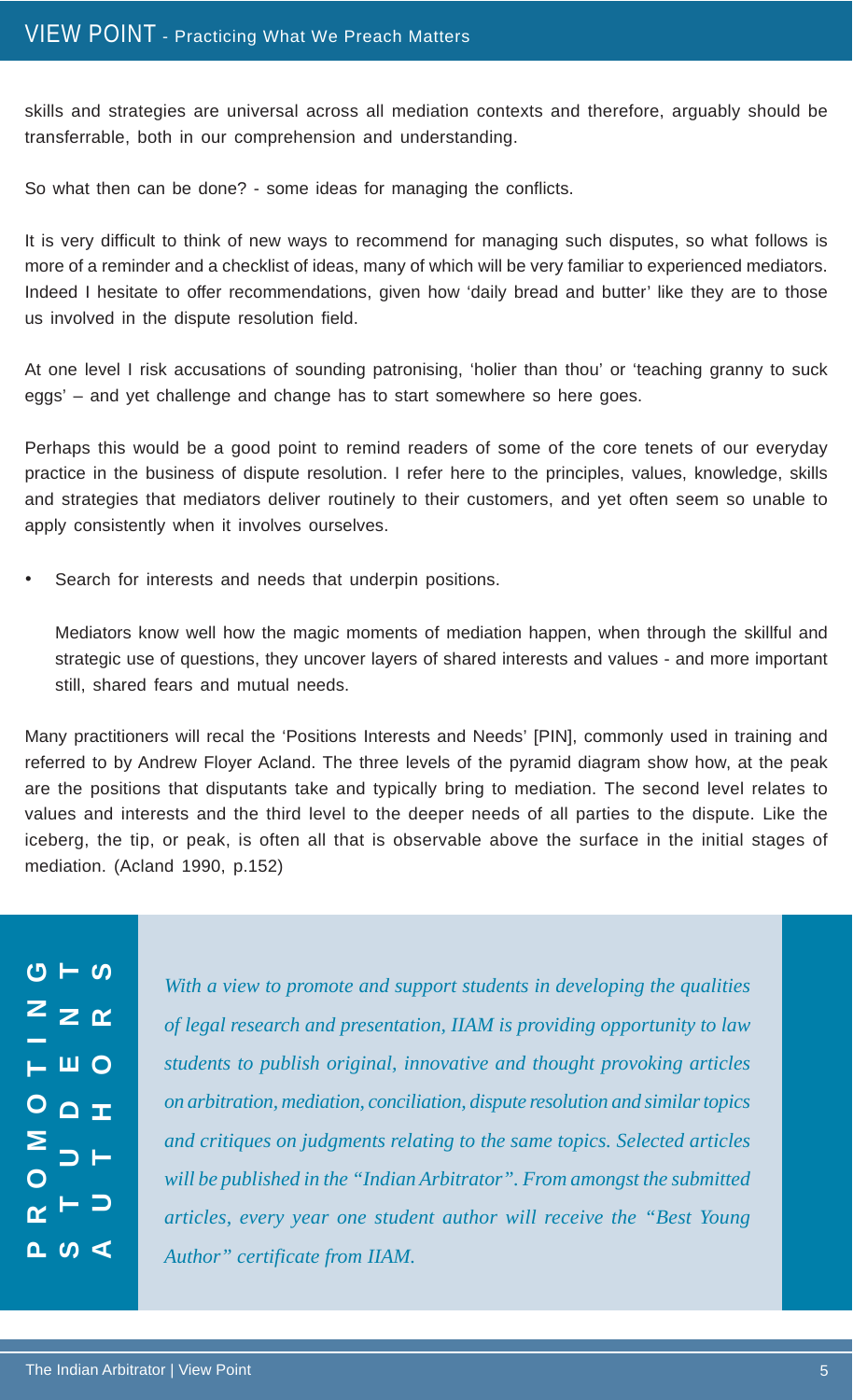If we envisage the pyramid for each party printed on a separate clear acetate sheet laid side by side, there is no connection between each parties interests and needs. Through needs-led questions the mediator, as it were, superimposes one sheet over the other and gradually draws them closer together, so that the common areas of interest and need are gradually exposed. The closer they are drawn together, the greater these new sub-pyramids emerge in the centre as joint areas of common values and interests - and more important still at the lower level, an area of joint needs.

So for example, when directors and managers attempt to impose new contracts of employment terms and conditions, often without prior consultation with those who are directly affected by the changes, both sides tend to quickly assume 'positions'.

Typically these positions include positional statements by employers such as 'Sign the new contracts now or face dismissal' - perhaps adding some moral pressure by citing the potentially serious financial consequences for the organisation unless the contracts are accepted.

On the staff side the responses are commonly along the lines of 'Impose those contracts and we will have no option but to withdraw our labour'. Before very long, such opening position statements tend to degenerate into even greater threats.

The 'needs-led' analysis employed by mediators, as referred to above, gradually moves people off their positions and uncovers such mutual needs and fears as, the need to maintain employment, income, productivity and customer services.

Overall there is usually, almost in every case, also a need for a reduction in stress, distress and disease, together with a need to avoid the potential loss of financial and time resources, by resorting to more formal procedures such as tribunals, arbitration and litigation.

When listening to parties in dispute, it is commonplace to hear each party to the conflict speak of the other as being a 'control freak', of 'refusing to step down or let go of control`, of 'adopting rigid positions' - and of threatening very serious actions unless the other side backs down.

Commonly, each side speaks of how they personally are 'only interested in the best interests of the organisation, productivity and customer services'. This is akin to the separating parent who, whilst going all out to disempower the other parent, will commonly claim to be, 'Only concerned with the best interests and safety of the child'.

Both sides tend to state that, try as they might, they simply cannot understand the others issues, grievance or complaint and that it is the other side that refuses to engage in seeking a resolution.

Despite knowing as much as I do about dispute resolution, I own to being as capable as any of us imperfect human beings, of getting into interpersonal conflict.

This occurs through a natural inclination – often by a fear of loss - towards adopting a rigid position, making threats, and writing my own ideosyncratic narrative of the what, who, and how of the dispute. Alas, if I was just half as good a person as I know how to be, I would be truly amazing.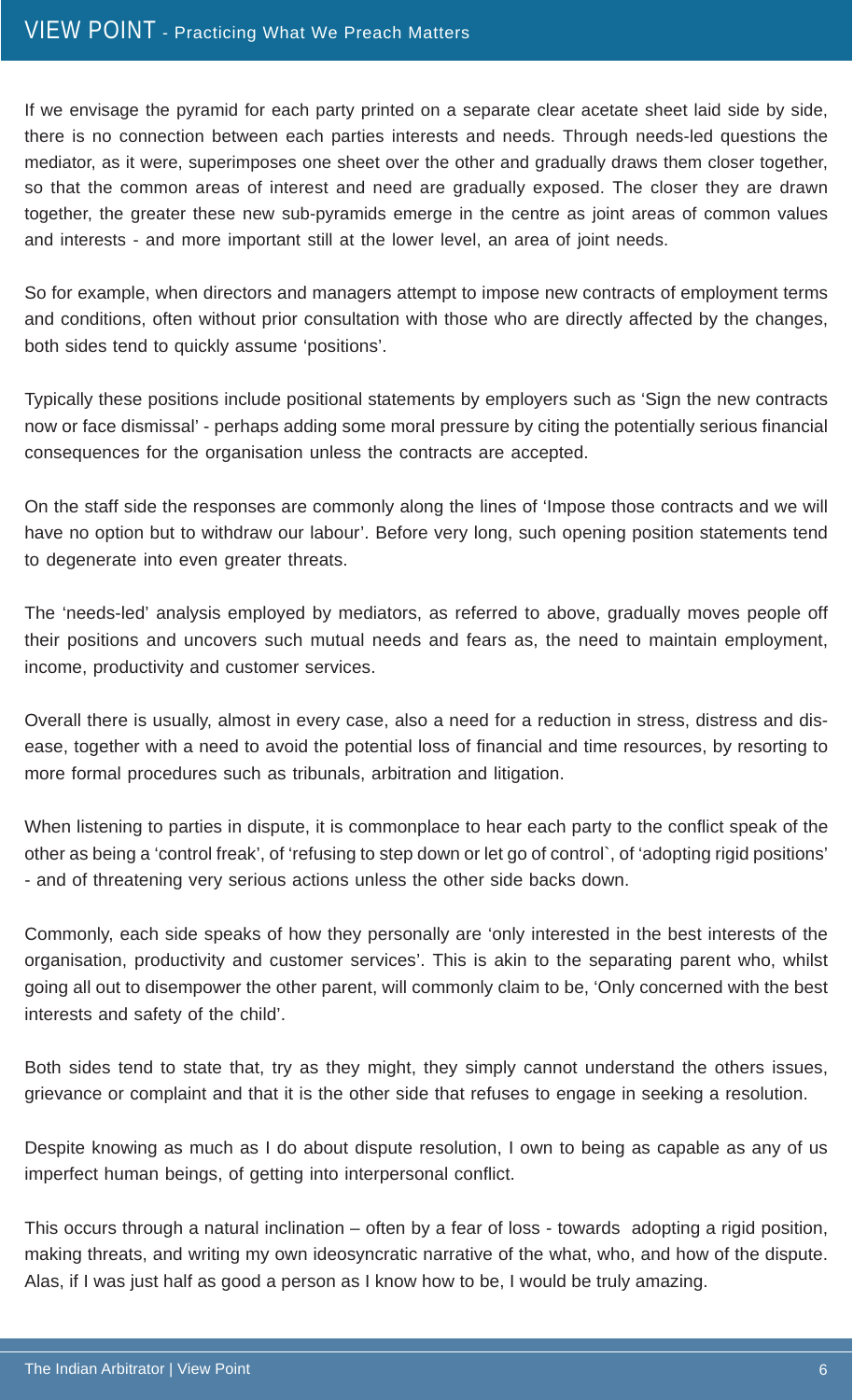What has changed for me over the years of involvement in dispute resolution, is that after a few days or weeks of such behaviour I now hear a little inner voice that goes something like - *'Hang on, you know very well what is going on here and what you are you doing – you are stoking the fire and fanning the flames. What this situation needs instead is for you to initiate a dialogue in which you ask the significant others to talk about their wants, needs and fears, and ask in return that they will listen to yours'.*

- Resist at all costs the temptation to make threats. When we do that it is usually a signal of desperation and we are frequently not in a position to carry them through – not least with any less cost to us than the other side*. 'Threats are made out of weakness; promises are made out of strength'* (Haynes 1989, p.42) Or as John puts it so succinctly in his video '*Powerful people act, powerless people threaten'*. (John Haynes video of Debbie and Michael – 'Haynes on Haynes').
- Try to avoid the natural human temptation to engage in the psychological defense mechanism of 'displacement'. We are all bound to want to protect our own private, (internal), and public, (external), self image or 'face'. When they hear a client say 'I know I wasn't always the ideal spouse/boss/ business partner, the mediator knows only too well that the next word will be a resounding 'BUT' usually followed by a long list of the sins and failings of the other. To resist doing so is hard, since if we accept even 50% of the blame or reponsibility for what is going wrong, we will still find that hard to live with and with its negative impact on our self image.
- *'Why beholdest thou the mote that is in thy brother's eye, but considerest not the beam that is in thine own eye?'* [Matthew 7:3].

*'Conflict provides opportunities for people to express aspects of their personality which are normally kept hidden. More than this, people project on to others their own personality or behaviour: they accuse other people of doing things or behaving in ways in which they themselves are behaving, or want to behave'.* (Acland 1990, p.105).



## **BECOME A MEMBER OF IIAM**

Empower yourself with the techniques of Alternative Dispute Resolution. Apart from being elected to the Governing Council, also become part of Expert Committees and Users Committees to give expert advice / opinions to the Governing Council on the improvement of ADR in India.

Your association will provide the necessary inspiration for the endeavours of IIAM.

Choose from the different category of memberships. For details. see: www.arbitrationindia.com/htm/ membership.htm or mail to dir@arbitrationindia.com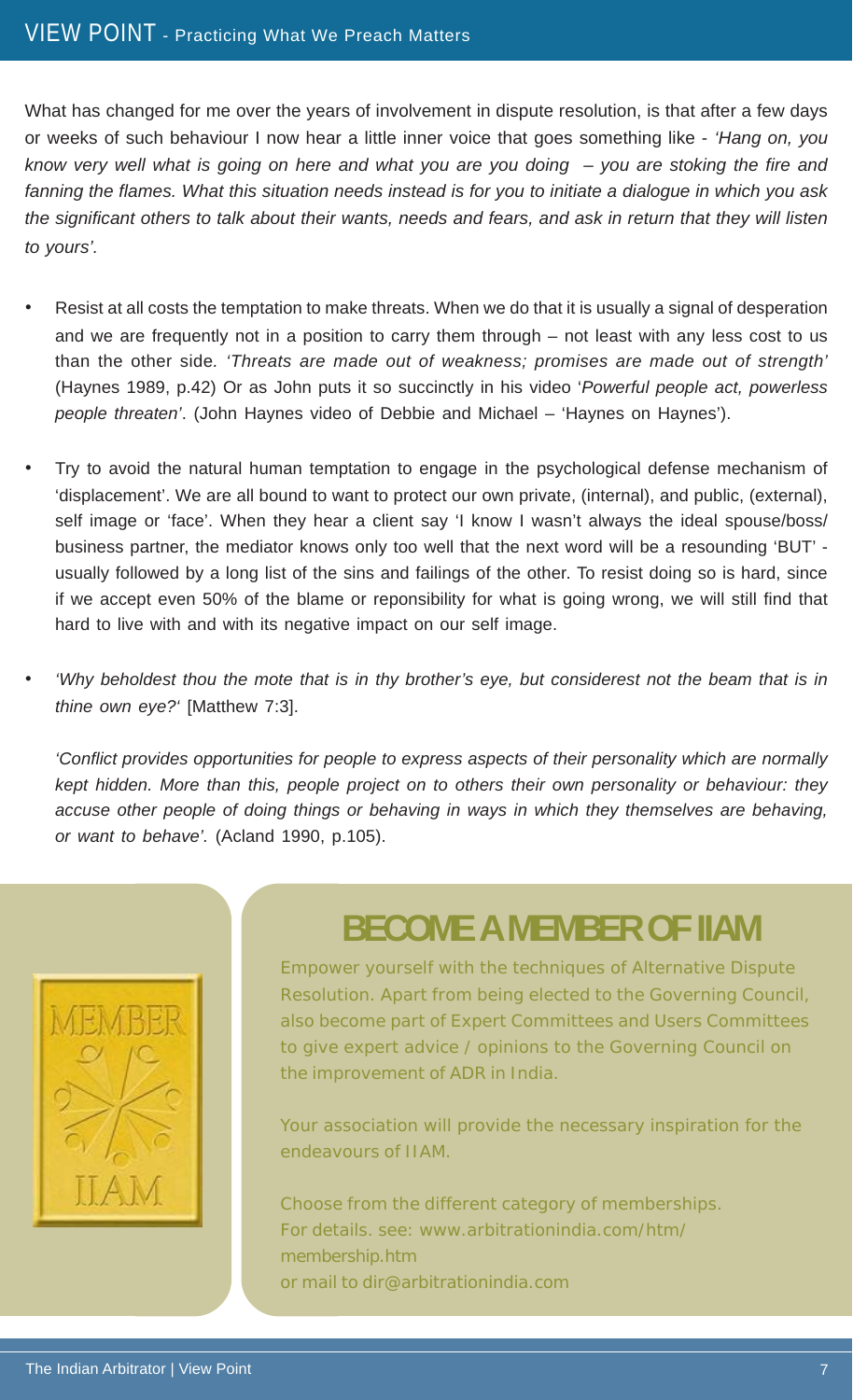- Ask for help from trusted colleagues, who are known to both sides to be capable of being objective and impartial.
- Don't react or retaliate A friend of mine going through divorce used to read me the latest inflammatory and goading letter from his wife's solicitor - and then his own equally adversarial response. Several times I pointed out that by far the best way to end this war of words was not to react. His response was inevitably that he just could not resist it. In effect he was enjoying the adrenalin rush and ritual of this 'game' despite the inevitable damaging side-effect it was having on his relationship with his children.

So for example, when directors and managers attempt to impose new contracts of employment terms and conditions, often without prior consultation with those who are directly affected by the changes, both sides tend to quickly assume 'positions'.

Typically these positions include positional statements by employers such as 'Sign the new contracts now or face dismissal' - perhaps adding some moral pressure by citing the potentially serious financial consequences for the organisation unless the contracts are accepted.

On the staff side the responses are commonly along the lines of 'Impose those contracts and we will have no option but to withdraw our labour'. Before very long, such opening position statements tend to degenerate into even greater threats.

The 'needs-led' analysis employed by mediators, as referred to above, gradually moves people off their positions and uncovers such mutual needs and fears as, the need to maintain employment, income, productivity and customer services.

Overall there is usually, almost in every case, also a need for a reduction in stress, distress and disease, together with a need to avoid the potential loss of financial and time resources, by resorting to more formal procedures such as tribunals, arbitration and litigation.

When listening to parties in dispute, it is commonplace to hear each party to the conflict speak of the other as being a 'control freak', of 'refusing to step down or let go of control`, of 'adopting rigid positions' - and of threatening very serious actions unless the other side backs down.

Commonly, each side speaks of how they personally are 'only interested in the best interests of the organisation, productivity and customer services'. This is akin to the separating parent who, whilst going all out to disempower the other parent, will commonly claim to be, 'Only concerned with the best interests and safety of the child'.

Both sides tend to state that, try as they might, they simply cannot understand the others issues, grievance or complaint and that it is the other side that refuses to engage in seeking a resolution.

Despite knowing as much as I do about dispute resolution, I own to being as capable as any of us imperfect human beings, of getting into interpersonal conflict.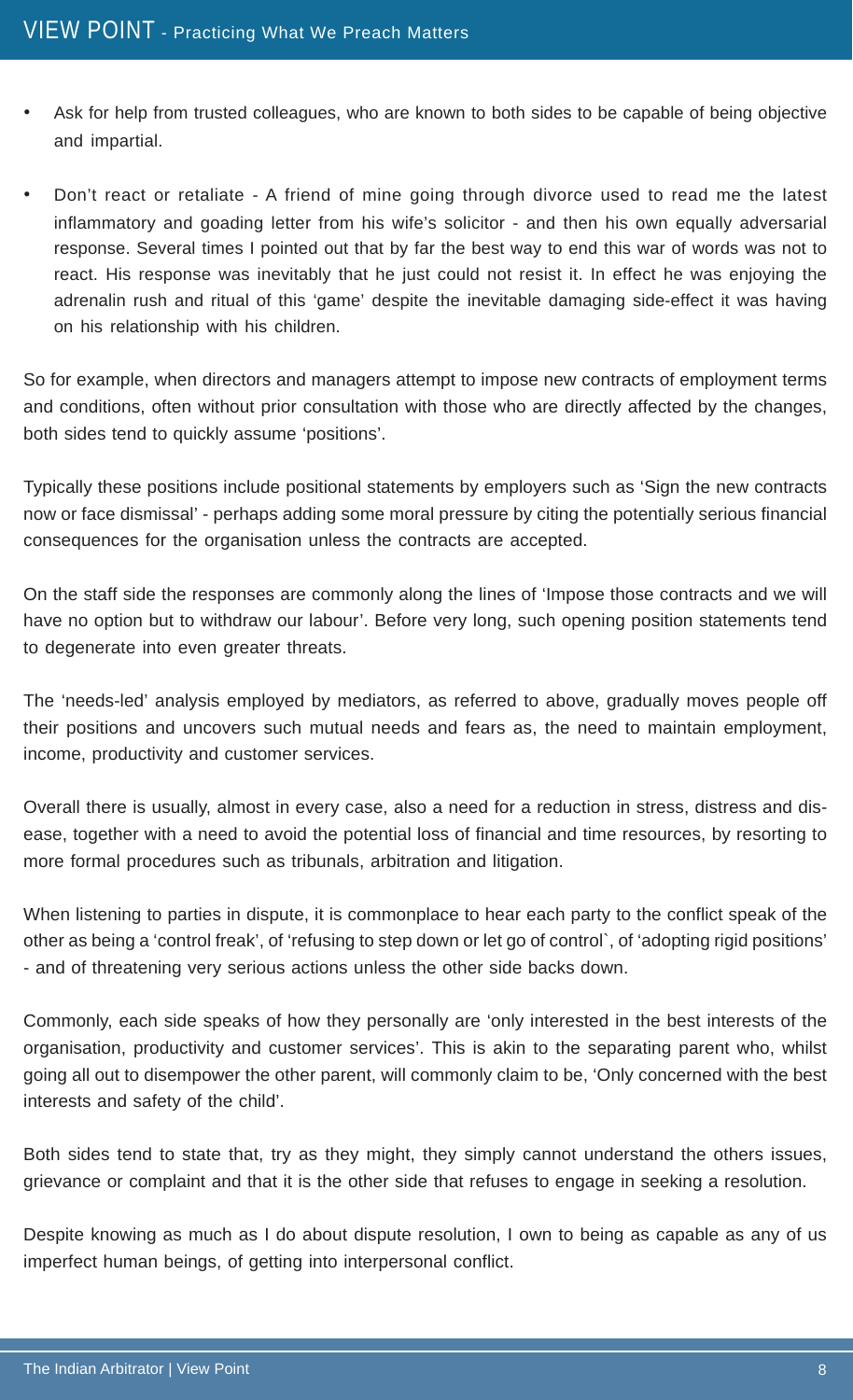This occurs through a natural inclination – often by a fear of loss - towards adopting a rigid position, making threats, and writing my own ideosyncratic narrative of the what, who, and how of the dispute. Alas, if I was just half as good a person as I know how to be, I would be truly amazing.

What has changed for me over the years of involvement in dispute resolution, is that after a few days or weeks of such behaviour I now hear a little inner voice that goes something like - *'Hang on, you know very well what is going on here and what you are you doing – you are stoking the fire and fanning the flames. What this situation needs instead is for you to initiate a dialogue in which you ask the significant others to talk about their wants, needs and fears, and ask in return that they will listen to yours'.*

- Resist at all costs the temptation to make threats. When we do that it is usually a signal of desperation and we are frequently not in a position to carry them through – not least with any less cost to us than the other side*. 'Threats are made out of weakness; promises are made out of strength'* (Haynes 1989, p.42) Or as John puts it so succinctly in his video '*Powerful people act, powerless people threaten'*. (John Haynes video of Debbie and Michael – 'Haynes on Haynes').
- Try to avoid the natural human temptation to engage in the psychological defense mechanism of 'displacement'. We are all bound to want to protect our own private, (internal), and public, (external), self image or 'face'. When they hear a client say 'I know I wasn't always the ideal spouse/boss/ business partner, the mediator knows only too well that the next word will be a resounding 'BUT' usually followed by a long list of the sins and failings of the other. To resist doing so is hard, since if we accept even 50% of the blame or reponsibility for what is going wrong, we will still find that hard to live with and with its negative impact on our self image.
- *'Why beholdest thou the mote that is in thy brother's eye, but considerest not the beam that is in thine own eye?'* [Matthew 7:3].



Are you interested to open IIAM COMMUNITY MEDIATION CLINICS?

Indian Institute of Arbitration & Mediation welcomes you to take part in an exiting attempt of social transition to make our world a safe, sustainable, peaceful and prosperous place to live.

Make an important contribution by adopting or supporting Community Mediation Clinics.

**For details visit www.communitymediation.in**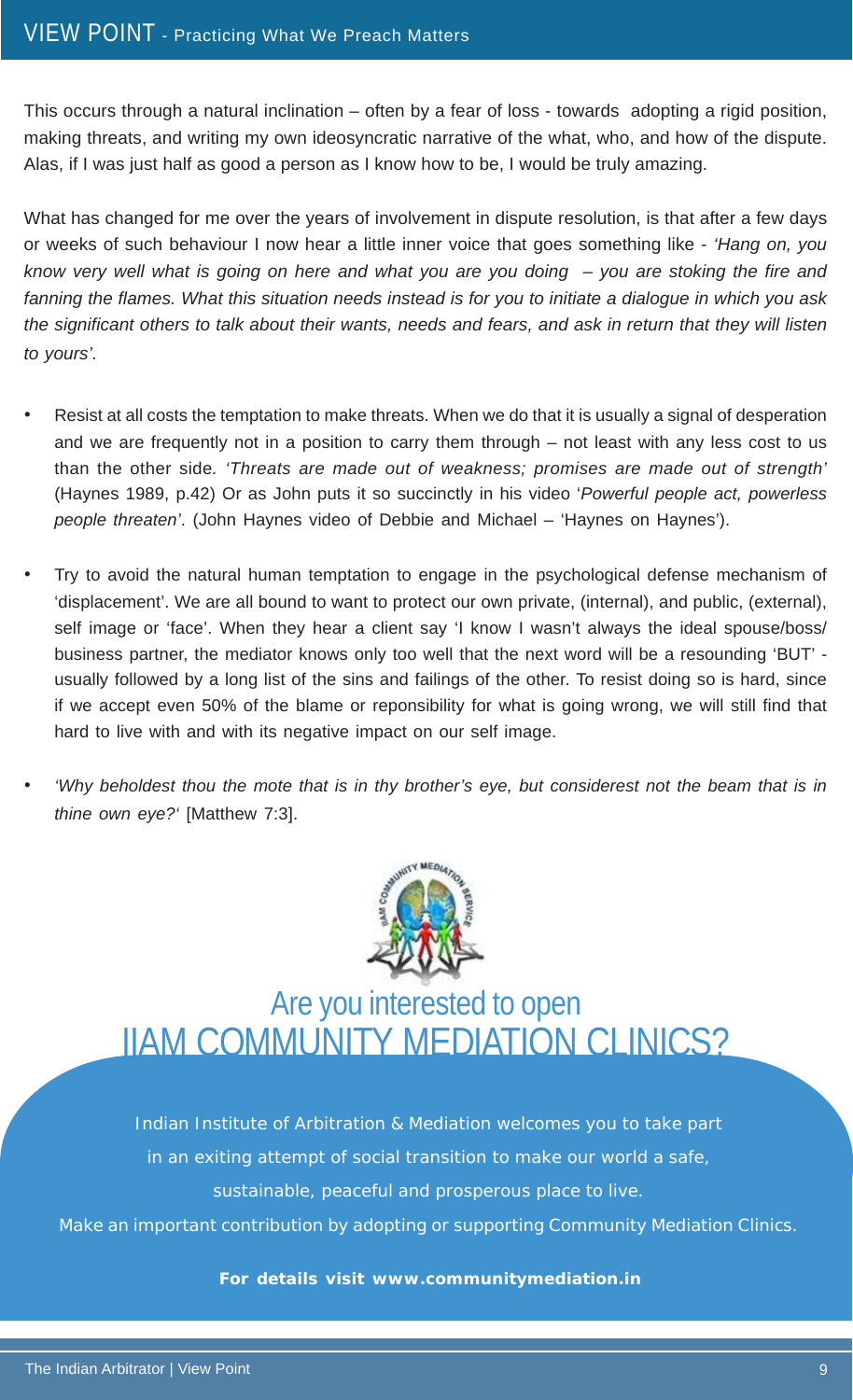*'Conflict provides opportunities for people to express aspects of their personality which are normally kept hidden. More than this, people project on to others their own personality or behaviour: they accuse other people of doing things or behaving in ways in which they themselves are behaving, or want to behave'.* (Acland 1990, p.105).

- Ask for help from trusted colleagues, who are known to both sides to be capable of being objective and impartial.
- Don't react or retaliate A friend of mine going through divorce used to read me the latest inflammatory and goading letter from his wife's solicitor - and then his own equally adversarial response. Several times I pointed out that by far the best way to end this war of words was not to react. His response was inevitably that he just could not resist it. In effect he was enjoying the adrenalin rush and ritual of this 'game' despite the inevitable damaging side-effect it was having on his relationship with his children.
- Remember that win/win is not just the absence of win/lose or lose/lose, but an outcome where the 'total result of the outcome is greater than the sum of it's parts'. In other words, by engaging in constructive option development, we may well uncover outcomes that are better for all concerned, including organisations, than either side had previously identified.

But what if they won't play?

Mediator colleagues in dispute frequently tell of how, despite doing everything to engage the other side in dialogue, they won't respond.

• Try some 'negotiation jujitsu' as so well defined by Fisher & Ury in their all time classic negotiation skills text 'Getting to Yes' - *'If the other side anounces a firm position, you may be tempted to critisise and reject it. If they critisise your proposal you may be tempted to defend it and dig yourself in'. In short, if they push you hard, you will tend to push back. Do not push back. When they assert their positions, do not reject them. When they attack your ideas, don't defend them. As in the Oriental martial arts of judo and jujitsu, avoid pitting your strength against them directly; instead use your skill to step aside and turn their strength to your ends. Rather than resisting their force, channel it into exploring issues, inventing options for mutual gain, and searching for independent standards.`* See their book for a more detailed account of how to do this. (Fisher & Ury 1981, pp.113-114).

In conclusion, I often recall the wise words often spoken at training events by the late John Haynes, who described the mission of the mediator as *'searching for the good in people'* to which he would usually add – *'and you can choose ATTRIBUTION DETAIL »whether you spell 'good' with two o's or one'*.

My hope is that mediators everywhere will consider and reflect on this paper in the spirit that it is written. Despite my continued doubts about the wisdom of offering it for publication I keep coming back to the essential conundrum that is – what is it that, as experts in our field and craft, makes it so difficult for us to routinely practice what we preach?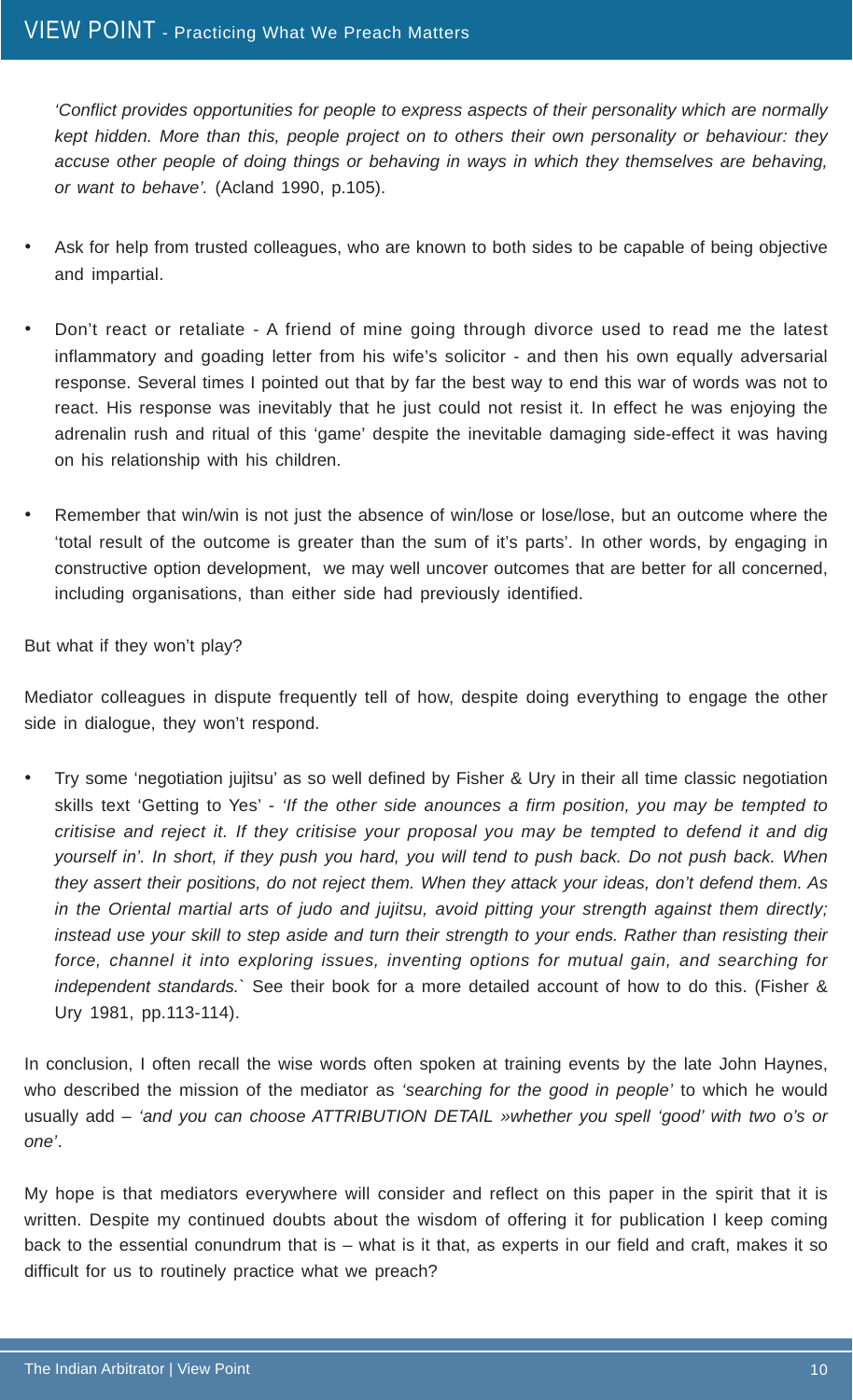## ADR & CRIMINAL JUSTICE SYSTEM: FOCUSING ON RESTORATIVE JUSTICE

### SHANU JAIN & APALA CHATURVEDI

*The slow transformation in the attitude of the criminal legal system, from retributive to reformatory, has led to the expansion of the scope of ADR. The authors analyse the scope of Restorative justice as a new way of looking at criminal justice that focuses on repairing the harm done to people and relationships rather than punishing offenders. Mediation, as a way of restorative justice, offers the parties to come on terms with the crime. It has the potential to transform the victimoffender relationships in a manner that cannot be predicted by alternative dispute resolution or legal theory.*

AUTHORS: SHANU JAIN AND APALA CHATURVEDI ARE LAW STUDENTS OF SYMBIOSIS LAW SCHOOL, PUNE, SYMBIOSIS INTERNATIONAL UNIVERSITY, INDIA. **(Footnotes)**

**P**eople have increased awareness about their rights and litigation has become an inescapable part of their lives and is a primary means of resolving disputes. This has led to a mounting pressure of cases, thereby increasing the workload of judiciary manifolds and has created a backlog of cases of inconceivable magnitude, where cases remain undecided for years.<sup>1</sup>

Article

The failure of litigation to meet the growing needs of the citizens has given rise to the need for an alternate mechanism for resolution of disputes and it is in this context that the Alternate Dispute Resolution (ADR) has gained primacy in the present millennium. The development of ADR in India, though still in a nascent stage, has taken a major burden of civil litigation, where the final disposal of a case takes years altogether due to pendency caused by adjournments, revisions, appeals, cross appeals etc. But the slow transformation in the attitude of the criminal legal system, from retributive to reformatory, has led to the expansion of the scope of ADR.

In a criminal justice system, where it has been traditionally believed that "justice equals punishment", in the recent years, the question has begun to rise that "justice for whom?" It is because the society deems that punishment is the only mode of justice, the victim seeks the most severe punishment for their offenders. However, punishment often leaves them unsatisfied and fails to address the other important needs of the victim,

<sup>1</sup> P.C. Rao and William Sheffield,*"Alternative dispute resolution,"*Delhi, Universal Law Publishing, 1997, p.6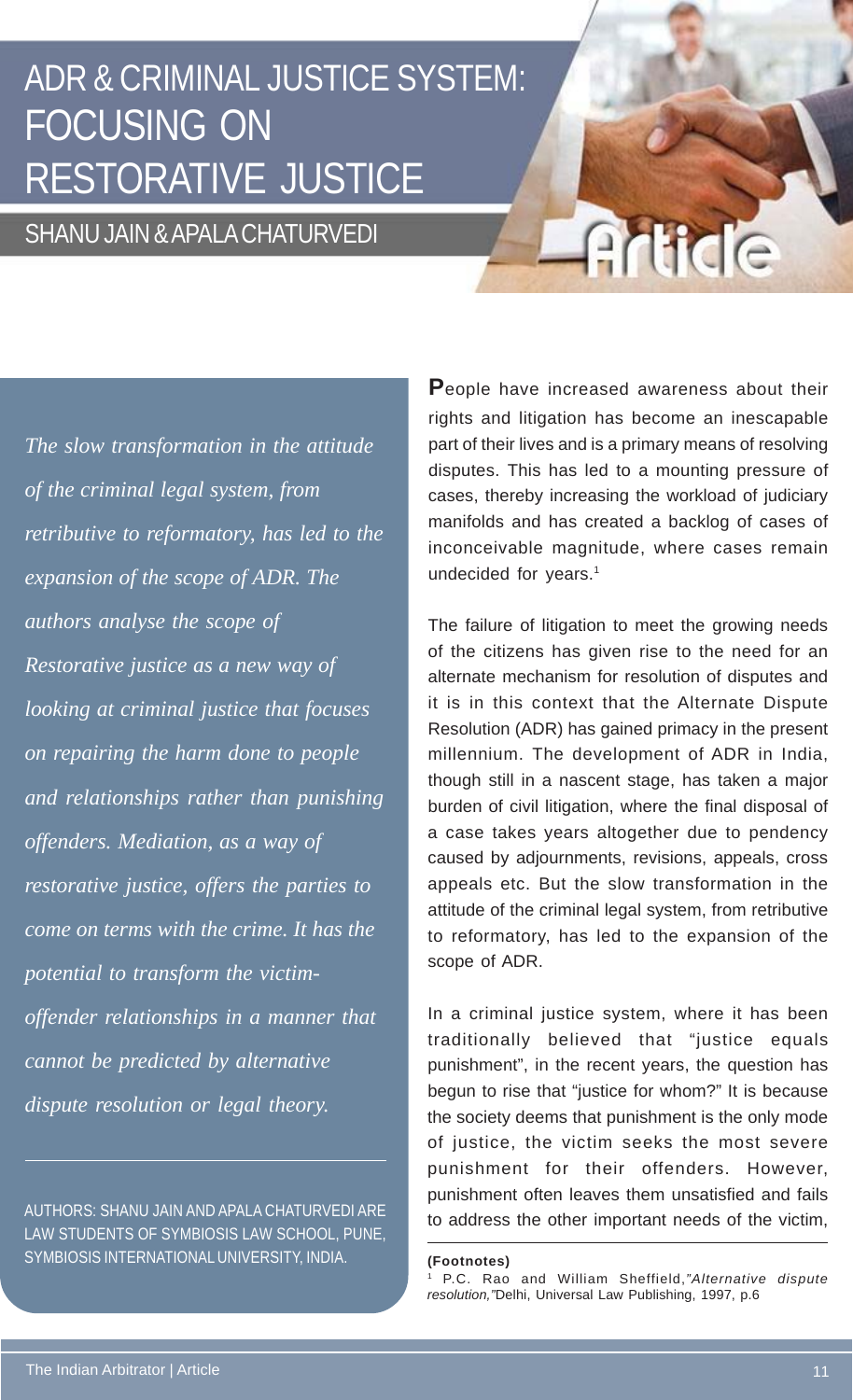such as, consolation for their loss, easing their trauma or mending their wounds.<sup>2</sup> This failure of the criminal justice system to cater for the complete needs of the victims has, over the past years, seen the emergence of alternate methods of criminal justice, the prominent one being the theory and practice of restorative justice.

Restorative justice is a new way of looking at criminal justice that focuses on repairing the harm done to people and relationships rather than punishing offenders.<sup>3</sup> It represents the shift that the society has undergone towards criminal behaviour and focuses on the interrelatedness of human experience and offers an alternative framework of resolving conflict and the resulting harm.4 It focuses on "how to make things right" rather than focusing on "punishing the wrong". The theory is not to punish the defendant but to lead him to concur to his crime, work towards mending the harm done by him and reintegrate him into the community.

According to Braithwaite (2004), restorative justice is:

*"A process where all stakeholders affected by an injustice have an opportunity to discuss how they have been affected by the injustice and to decide what should be done to repair the harm. With crime, restorative justice is about the idea that because crime hurts, justice should heal. It follows that conversations with those who have been hurt and with those who have afflicted the harm must be central to the process*."5

The foundation of the theory lies on the concept that crime is not just the violation of the law and state but also the violation of people and relationships. This violation creates an obligation rather than a guilt and justice, in its true sense, can be attained only when there is involvement of all the stakeholders of a crime, i.e., the victims, the offenders and the community members, in an effort to put things right. The central focus is, not on the offenders getting what they deserve, but on attending to the needs of the victim and offender, for repairing the injury caused in the best possible manner. It is assumed that an offense is often a symptom of a larger problem and dysfunction and the key to curb the crime is to address and solve the problem. It is the crime which has to be eradicated, not the criminal.<sup>6</sup>

#### **(Footnotes)**

- 4 Leo Zaibert, "*Punishment And Retribution",* Ashgate Publishing, 2006.
- 5 J. Braithwaite and H. Strang ,"*Restorative Justice in Civil Society",* New York: Cambridge University Press, 2010.
- 6 Zehr, H. "*Changing Lenses: A New Focus for Crime and Justice*", Scottdale, PA: Herald Press, 1990.

## <u>JOIN IIAM PEACE FORUM</u>



IIAM Peace Forum is an opportunity for people from different walks of life to form regional Forums to share ideas and develop strategies for conflict prevention, peacemaking and peace building.

We envision the future in which people will "LIVE AND HELP LIVE".

For details contact dpm@arbitrationindia.com

Joining the Peace Forum, not only create the sense of fulfilling the social responsibility, but also create a feeling of elation in partnering a long term process of positive social transition in India. It gives a feeling of satisfaction and a meaning to your lives.

<sup>2</sup> Price, Marty, "*Personalizing Crime*",Dispute Resolution Magazine, 2000,visit at - http:/ / www. vorp. com/ articles/ justice. Html  $(Last visited - 19<sup>th</sup> May 2014)$ 

<sup>3</sup> B. Benson, "*Crime: Restitution and Retribution*", Florida State University, Visited at - http:/ / mailer. fsu. edu/ ~bbenson/ ELibCrime. pdf, (Last visited - 10<sup>th</sup> May 2014)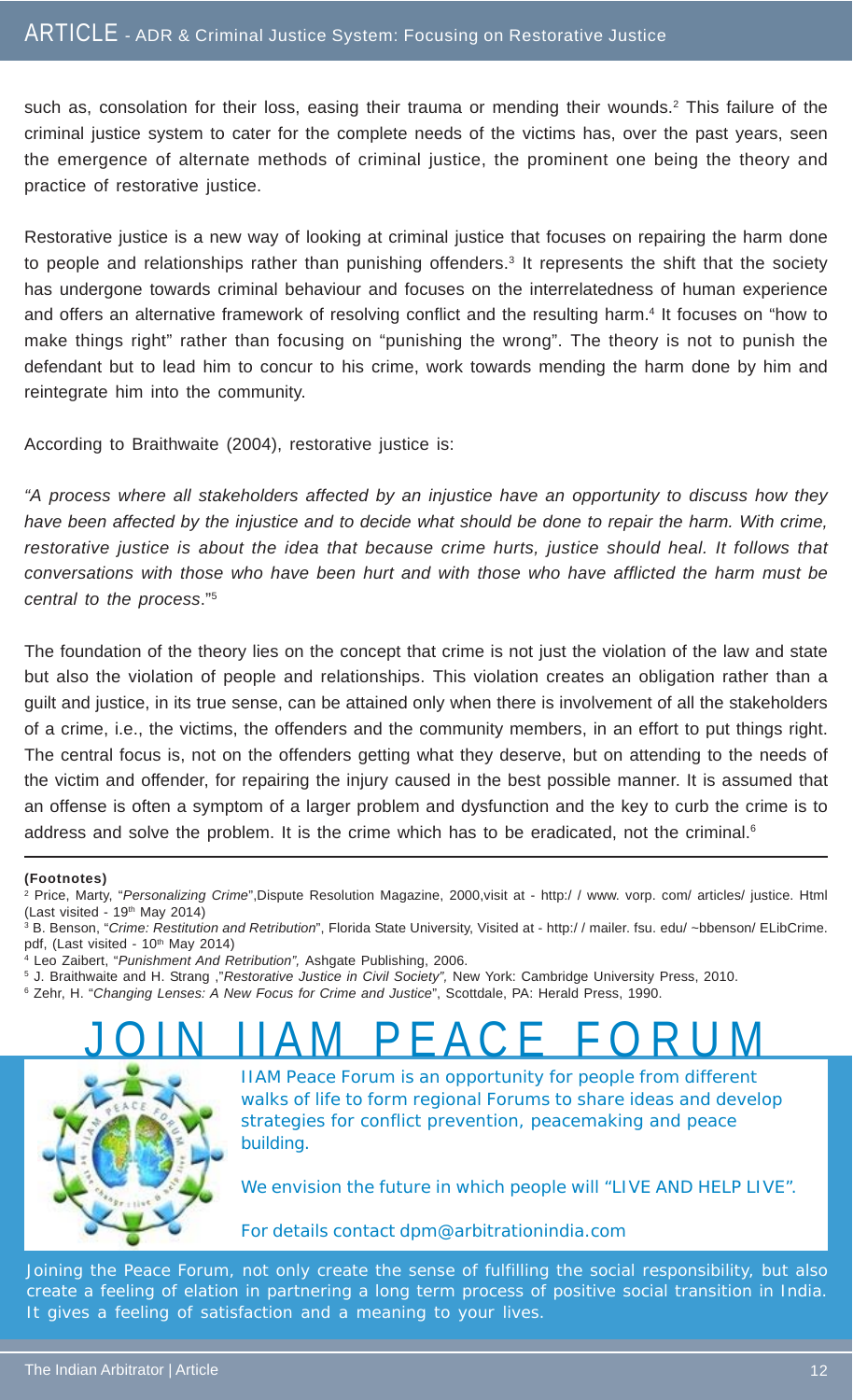Mediation is a way of resolving disputes which assists the people involved to reach an agreement with the help of an impartial mediator.<sup>7</sup> It is a process, a facilitation, wherein the parties are provided with an opportunity to negotiate, converse and explore options aided by a neutral third party, the mediator, to exhaustively determine if a settlement is possible.<sup>8</sup> Mediation, as a method of alternate criminal dispute resolution, personalises crime wherein the wrongdoer is taught the human consequences of their acts, made to take responsibility for those acts and the victims are given the opportunity to speak their minds and their feelings to the people who are stakeholders to the crime, thereby, contributing to the victims healing.<sup>9</sup>

As a part of Restorative Justice, mediation takes the form of Victim-Offender Mediation (VOM), which provides an interested victim the opportunity to meet his offender in a safe and structured environment and engage in a discussion about the crime, in the presence and with the assistance of a trained mediator. The primary aim of the VOM is to provide the parties to the crime the opportunity to develop a plan that addresses the harm.

In this model, the offenders, upon taking a meaningful liability, enter into a restitution agreement with the victim. The intention is to restore the victim's losses, in a monetary or symbolic manner. Restitution compliance is where the difference between the traditional criminal justice system and Restorative justice system arises, in the sense that, there is hardly any sense of moral obligation to fulfil a courtordered restitution, whereas, when restitution is reached on a voluntary basis, a sense of morality is created.10

In VOM, a mediator arranges an appointment with the victim and the offender for individual meetings first, where the program is explained to the parties, questions are answered, a notification of confidentiality is made and the appropriateness of the case for mediation is checked. If the case falls within the scope of mediation and the parties are willing to participate, a mediation session is prepared, which could include home assignments and preliminary meetings.<sup>11</sup>

The focus of these sessions is upon helping the parties by offering sympathy, facilitating empathy and teaching to accepting liability rather than on reaching an agreement. The outcome will reflect justice which is significant to them, rather than being limited by the constraints of procedures of law. This process, in most cases, offers a just and satisfying result.<sup>12</sup>

The Victim-Mediation programs have been mediating meaningful justice crime victims and offenders for over twenty years; there are now over 300 such programs in the U.S and Canada and about 500 in England, Germany, Scandinavia, Eastern Europe, Australia and New Zealand.13

The first recognized case of Restorative Justice in Canada was documented in Elmira, Ontario, in 1974. When two young offenders vandalized 22 properties in a small Ontario town, the assigned probation officer, Mark Yantzi and a Mennonite prison support worker, Dave Worth, asked the judge

**(Footnotes)**

8 Madabhushi Sridhar, "*ADR Methods",* ICADR Press, 2004, p.9

<sup>7</sup> Bush, R. and J. Folger..*The Promise of Mediation*. San Francisco University, 1994.

<sup>9</sup> Price, Marty, "*Crime and Punishment",* Dispute Resolution Magazine, 2000Visited at - http:/ / www. vorp. com/ articles/ justice. Html, (Last visited on  $-24$ <sup>th</sup> May 2014)

<sup>10</sup> Price, Marty, "*Personalizing Crime*", Dispute Resolution Magazine, 2000, Visit at - http:/ / www. vorp. com/ articles/ justice. Html, (Last visited on15<sup>th</sup> May, 2014)

<sup>11</sup> Zehr, H "*Mediating the victim-offender conflict.*" New Perspectives on Crime and Justice (Issue-2). Mennonite Central Committee Office of Criminal Justice, Akron, PA, 1980.

<sup>12</sup> Umbreit, "*Victim Meets Offender: The Impact of Restorative Justice and Mediation"*. Monsey, New York: Willow Tree Press, Inc.,1985 13 Price, Marty, "*Crime and Punishment",* Dispute Resolution Magazine, 2000,Visit at- http:/ / www. vorp. com/ articles/ justice. html),

Last visited on- $10<sup>th</sup>$  June 2014.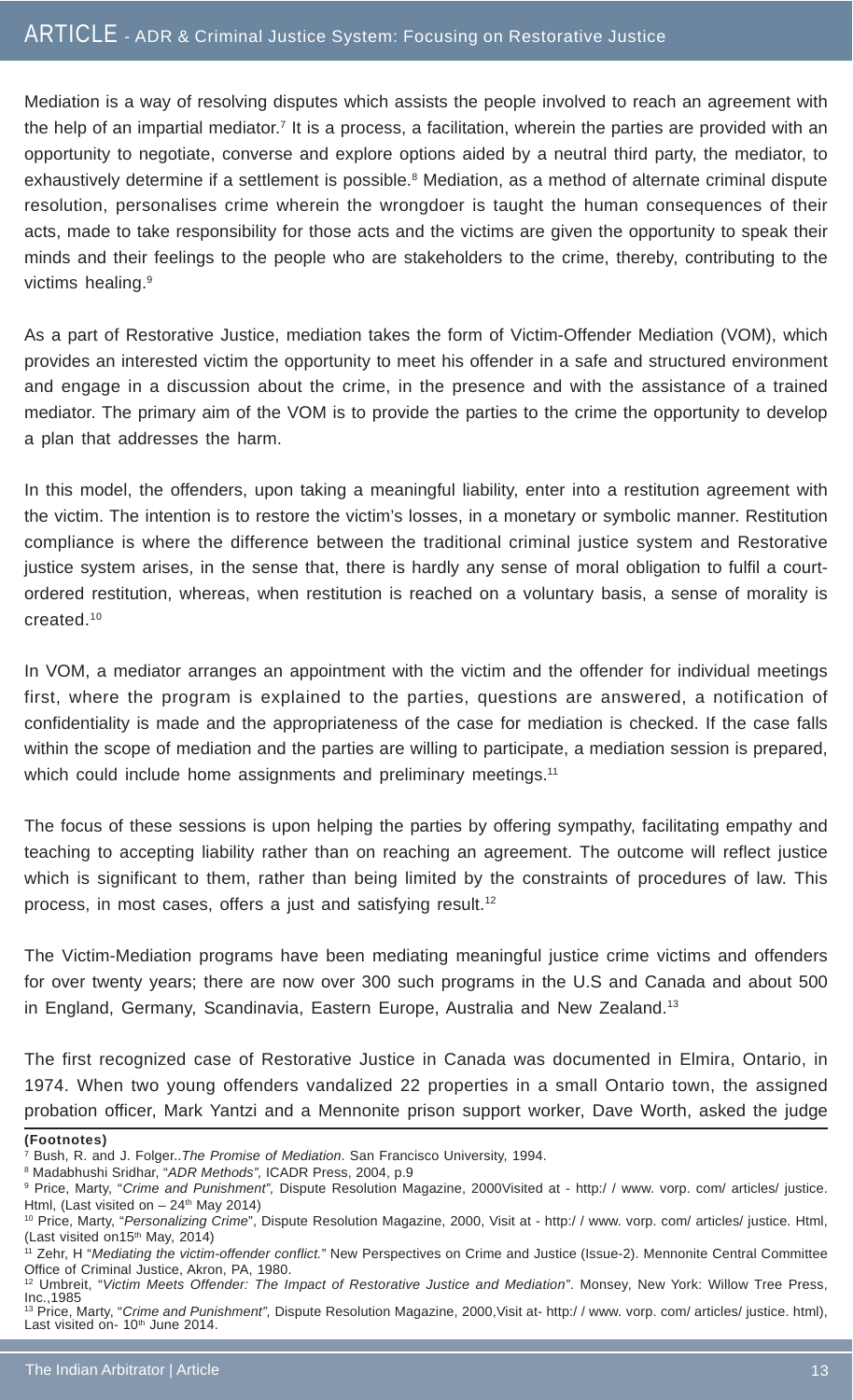for permission to arrange for the two offenders to meet with the victims of the vandalism in order to see if reparations could be made. News of the success of this new (yet centuries old) approach quickly spread. Soon, Victim Offender Reconciliation Programs, using approaches based on concepts of responsibility, healing and reconciliation, were being created across Canada, in the United States and in Europe.14

In 1982, a US survey reported 200 mediation centres across the country all accepting criminal cases primarily where there was a relationship between the victim and the offender (quasi criminal in nature like section 25 CrPC cases under Indian law).<sup>15</sup> In 1981, the community mediation model was exported from the United States to several countries including Australia (three experimental community centres in New South Wales), UK (the Newham Conflict and Change Project) and Norway (Child Welfare Conflict Councils). Since the very beginning, community mediation was largely professionalized- only half the mediators are volunteers.16

Mediation is essentially one of the foremost practices of restorative justice and in India especially with the burgeoning Mediation and Conciliation centres, people are gradually being familiarized with the concept of ADRs. However, as of now, the approach still remains limited to quasi criminal cases which involve family matters such as divorce settlements, domestic violence and harassment for dowry. Another aspect of such proceedings encompasses property disputes and civil cases.

This is opposed to the international emergence of restorative justice where most of the activity has occurred within the criminal justice field, where the restorative justice movement has become the most concerted and significant attempt to informalize the criminal justice systems, the movement has spread far beyond this field as well, influencing the treatment of bullying in schools and handling of child welfare cases.<sup>17</sup> Whereas in India, a common link throughout all cases is that they are limited to civil disputes or cases where there is a "relationship" between the parties involved. Art. 39-A of the Constitution of India provides for ensuring equal access to justice. Administration of Justice involves protection of the innocent, punishment of the guilty and the satisfactory resolution of disputes.

The Law Commission of India in its 142<sup>nd</sup> report suggested reforms, which included implementation of plea bargaining in India<sup>18</sup>. Further, to reduce the delay in disposing criminal cases, the 154<sup>th</sup> Report of the Law Commission recommended the introduction of *'plea bargaining'* as an alternative method to deal with huge arrears of criminal cases, which found a support in the Malimath Committee report 1990.19

To give effect to the recommendations, the draft Criminal Law (Amendment) Bill, 2003 was introduced in the parliament<sup>20</sup>. The amendment was accepted and with the effect of same, Chapter XXIA was added in the Code of Criminal Procedure, 1973. The said chapter contains Sections 265 A to 265L, which deal with plea bargaining. It allows plea bargaining for cases in which the maximum punishment is imprisonment for 7 years; *however, offenses affecting the socio-economic condition of the country*

#### **(Footnotes)**

<sup>&</sup>lt;sup>4</sup> The Conflict Resolution Network Canada, from "Perspectives on Restorative Justice", based at the Institute of Peace and Conflict Studies at Conrad Grebel University College, University of Waterloo, Waterloo, Ontario, N2L 3G6, See: www.crnetwork.ca, Last visited on- 10<sup>th</sup> June 2014.

<sup>15</sup> L. Ray, "*Alternative dispute resolution movement*", Peace and change, 1983

<sup>16</sup> American Bar Association, Dispute Resolution Program Directory, 1990

<sup>17</sup> G. Burford and J. Pennell, "*Family group decision making: An Innovation in Child and family welfare*",Willow Tree Press, 1994 18 Law commission of India Report no. 142,*Concessional treatment for offenders who on their own initiative choose to plead guilty*

without any Bargaining, Visit at: http://lawcommissionofindia.nic.in/101-169/index101-169.htm, (Last visited on- 19<sup>th</sup> June 2014).

<sup>19</sup> The Malimath Committee report on *Reforms in the Criminal Justice System*, August, 1990.

<sup>20</sup> *State of Uttar Pradesh v. Chandrika*, 2000 Cr.L.J. 384(386).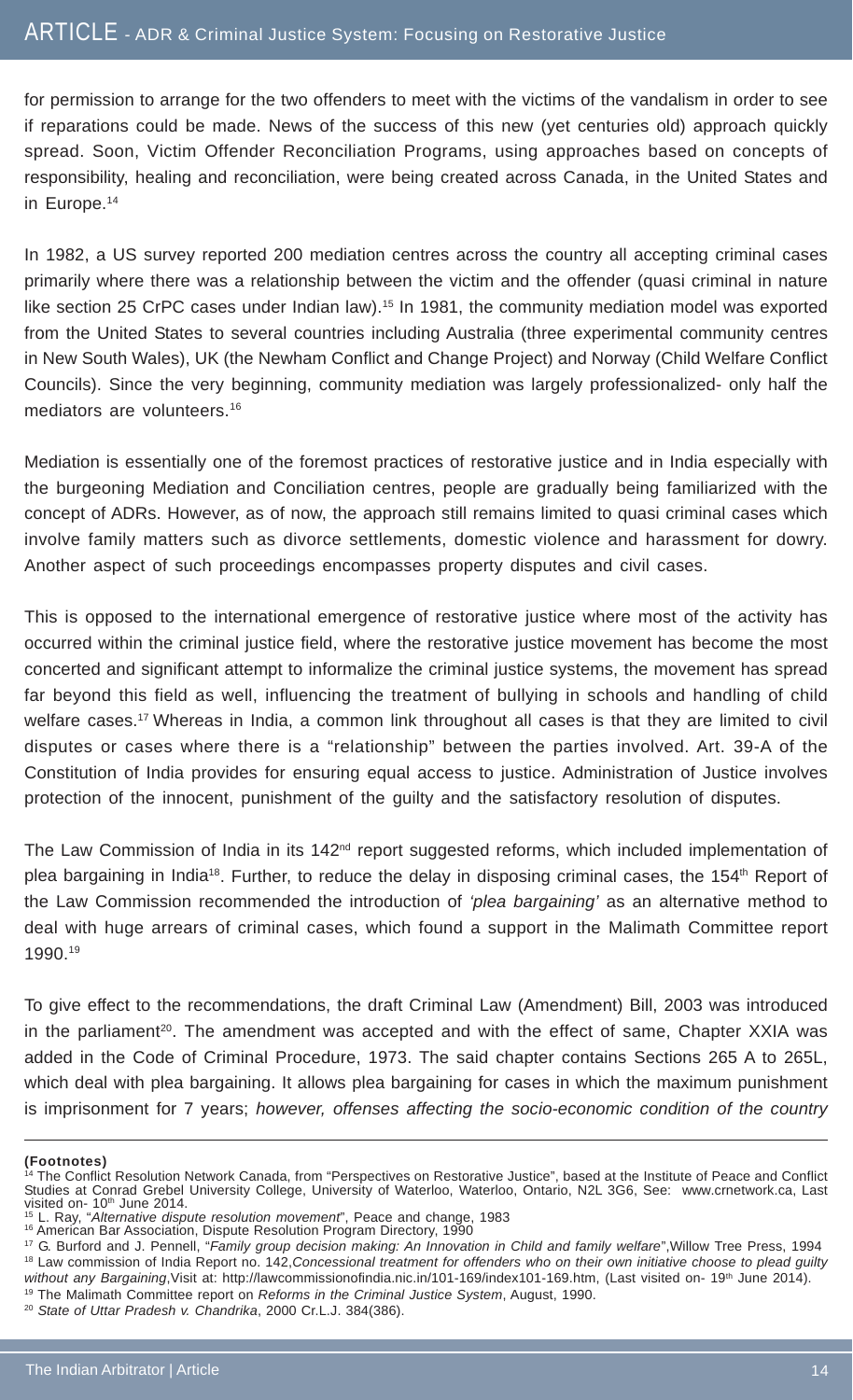*and offenses committed against a woman or a child below 14 are excluded.* The bill attracted enormous public debate. Critics said it is not recognized and against public policy under our criminal justice system. The Supreme Court has also time and again blasted the concept of plea bargaining saying that negotiation in criminal cases is not permissible. More recently in *State of Uttar Pradesh V. Chandrika21*, the Apex Court held that "*it is settled law that on the basis of plea bargaining court cannot dispose of the criminal cases. The court has to decide it on merits. If the accused confesses its guilt, appropriate sentence is required to be implemented.*" The court further held in the same case that, *"mere acceptance or admission of the guilt should not be a ground for reduction of sentence. Nor can the accused bargain with the court that as he is pleading guilty the sentence be reduced."*

In India, the system of plea bargaining is still at its experimental stage. It is afflicted by many drawbacks and is not readily accepted as many argue it is more like a bargain system which tarnishes the idea of justice.

We are still light years away from the mediation system as practiced in countries like the US and Canada where the practice of restorative justice has evolved significantly. The restorative justice in the Indian criminal jurisprudence is almost non-existent. This is mainly due to the fact that the system of criminal justice in this country is hardly a victim-oriented one.<sup>22</sup> The progress made in the spheres of victimology is yet to reach to the criminal justice practices in this country. There is no separate law in this country enabling the victim to have their say in the criminal justice process. The compensation, restitution and restoration are still not very common here. The main reason is perhaps that the procedural law in the country does not provide much scope for these practices.

An ADR process aims to assist victims in recovering from crime but this may be impossible for some victims, they might simply refuse to go through the process. However, it is innovative in as much that it opens up new pathways for communications and interactions and all of this is possible because restorative justice focuses on a dialogic approach to responding to crime. This is opposed to the traditional criminal justice systems where the victim is often a silent spectator<sup>23</sup>.

Moreover, various institutes have evolved a systematic course of ADR implementation beginning with a victim-offender reconciliation program in Ontario, Canada in 1974. The National Organization for Victim Assistance (NOVA) has contributed excellent efforts in the area of victim assistance in the US. In fact, various policy changes in the area of victim justice are directly attributable to its formation. The search for some effective and viable alternatives for the criminal justice process in India is no longer a matter of choice, given the multitude of reports from bodies like the Law Commission, National Police Commission and several studies by the organizations and individuals, which are testimony to the fact that the system of criminal justice in the country is facing a dire crisis. If implemented systematically, the restorative model of justice in India can offer great results.

Mediation, as a way of restorative justice, offers the parties to come on terms with the crime. It has the potential to transform the victim-offender relationships in a manner that cannot be predicted by alternative dispute resolution or legal theory. It touches, as has been exhaustively discussed, upon the emotions and gives a human angle to crime, which is important because as Mr. Earl Warren, rightly, quotes: "It is the spirit and not the form of law that keeps justice alive."

**(Footnotes)**

 $21$  Supra 23

<sup>22</sup> G.S. Bajpai, *Victim in the Criminal Justice Process: Perspectives on Police and Judiciary*, 1997

<sup>23</sup> D. Garland, *The Culture of Control; Crime and social order in Contemporary Society*, 2001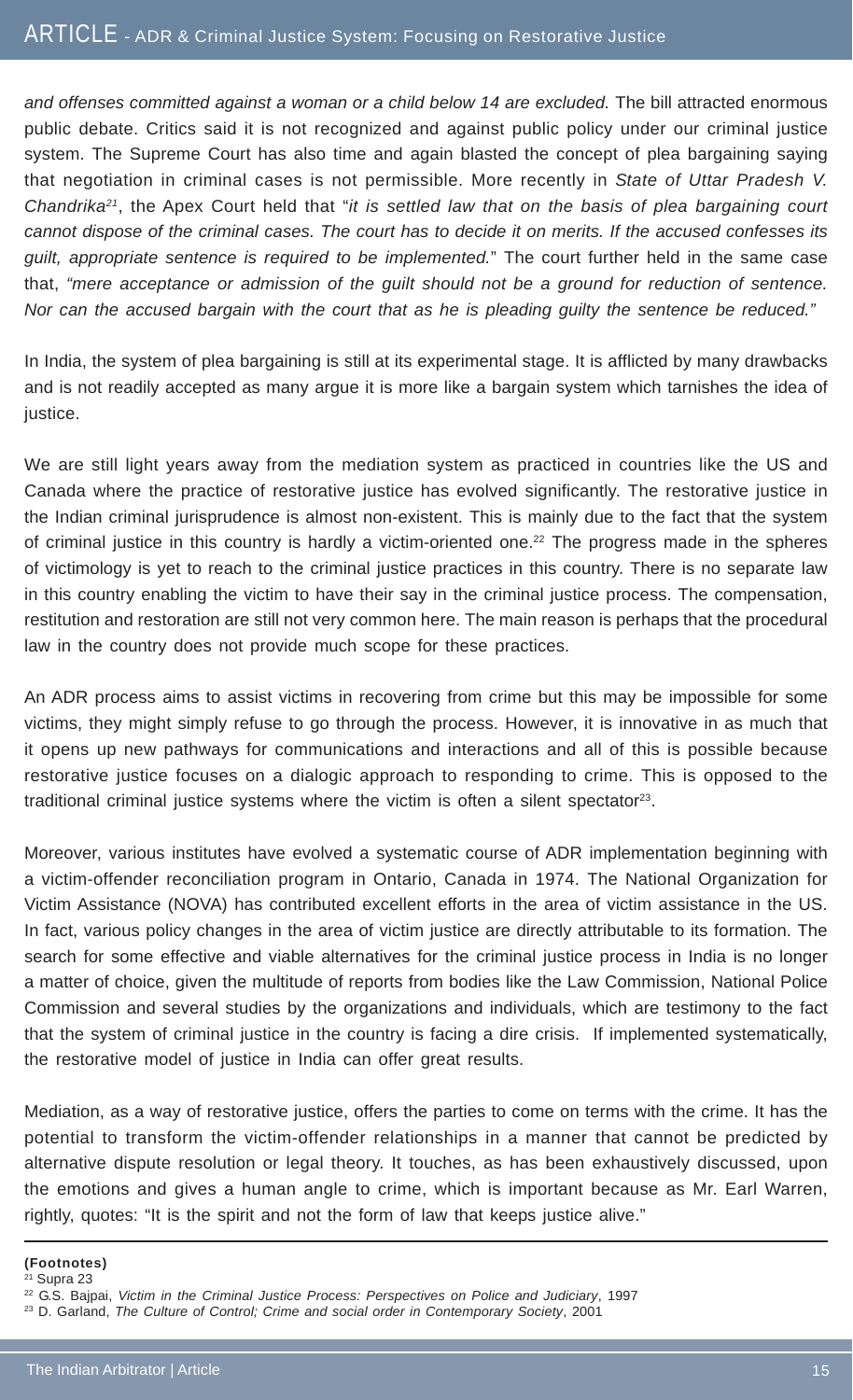# OUT OF THE BOX



### **A Different Perspective?**

A teacher teaching Maths to six-year-old Brian asked him, "If I give you one apple and one apple and one apple, how many apples will you have?"

With a few seconds Brian replied confidently, "Four!"

The dismayed teacher was expecting an effortless correct answer (three). She was disappointed. "May be the child did not listen properly," she thought. She repeated, "Brian, listen carefully. It is very simple. You will be able to do it right if you listen carefully. If I give you one apple and one apple and one apple, how many apples will you have?"

Brian had seen the disappointment on his teacher's face. He calculated again on his fingers. But within him he was also searching for the answer that will make his teacher happy. This time hesitatingly he replied, "Four..."

The disappointment stayed on teacher's face. She remembered Brian loves strawberries. She thought maybe he doesn't like apples and that is making him lose focus. This time with exaggerated excitement and twinkling eyes she asked, "If I give you one strawberry and one strawberry and one strawberry, then how many will Brian have?"

Seeing the teacher happy, young Brian calculated on his fingers again. There was no pressure on him, but a little on the teacher. She wanted her new approach to succeed. With a hesitating smile young Brian enquired, "Three?" The teacher now had a victorious smile. Her approach had succeeded. She wanted to congratulate herself. But one last thing remained. Once again she asked him, "Now if I give you one apple and one apple and one more apple how many will you have?" Promptly Brian answered, "Four!"

The teacher was aghast. "How Brian, How?" she demanded in a little stern and irritated voice. In a voice that was low and hesitating young Brian replied, "Because I already have one apple in my bag."

Lessons to Learn: When someone gives you an answer that is different from what you are expecting, it is not necessarily they are wrong. There may be an angle that we may not have understood at all. We need to learn to appreciate and understand different perspectives. Quite often we try and impose our perspectives on others and then wonder what went wrong.

The next time someone gives you a different perspective than yours, sit down and gently ask " can you please help me understand"?...... I believe you will truly get a different perspective !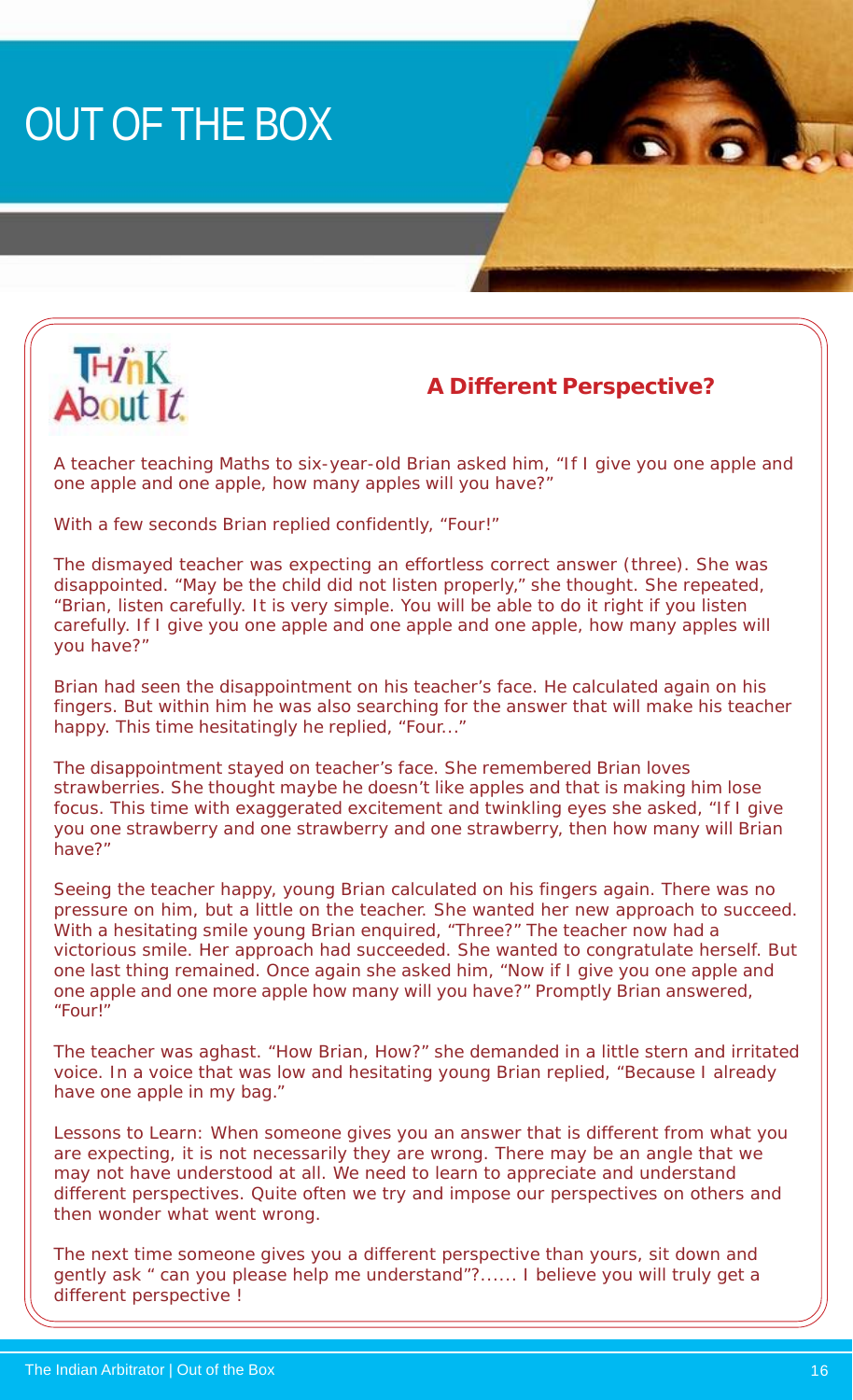### OUT OF THE BOX



It's 6:00 AM in the morning. You are sleeping. The doorbell rings. It's your family, they want to have breakfast. They have got strawberry jam bottle, bread packet, honey bottle, juice bottle and milk bottle with them. So, what do you open first? Most of the people guess it wrong!

[Answer at Page 20]



Written by a lady......

After a meeting I was coming out of a hotel and I was looking for my car keys. They were not in my pockets. A quick search in the meeting room, it wasn't there too. Suddenly I realized I must have left them in the car. My husband has shouted many times for leaving the keys in the ignition. My theory is the ignition is the best place not to lose them. His theory is the car will be stolen.

Immediately I rushed to the parking lot, I came to a terrifying conclusion. His theory was right. The parking lot was empty.

I immediately called the police. I gave them my location, Description of the car, Place I parked etc, I equally confessed that I had left my keys in the car, and that the car had been stolen.

Then I made the most difficult call of all, to my husband, "Honey", I stammered; (I always call him "honey" in times like these.) "I left my keys in the car, and it has been stolen."

There was a period of silence. I thought the call had been dropped, but then I heard his voice. "Idiot", he shouted, "I dropped you at the hotel !"

Now it was my time to be silent. Embarrassed, I said, "Well, then pls come and get me."

He shouted again, "I will, as soon as I convince this policeman I have not stolen your car."...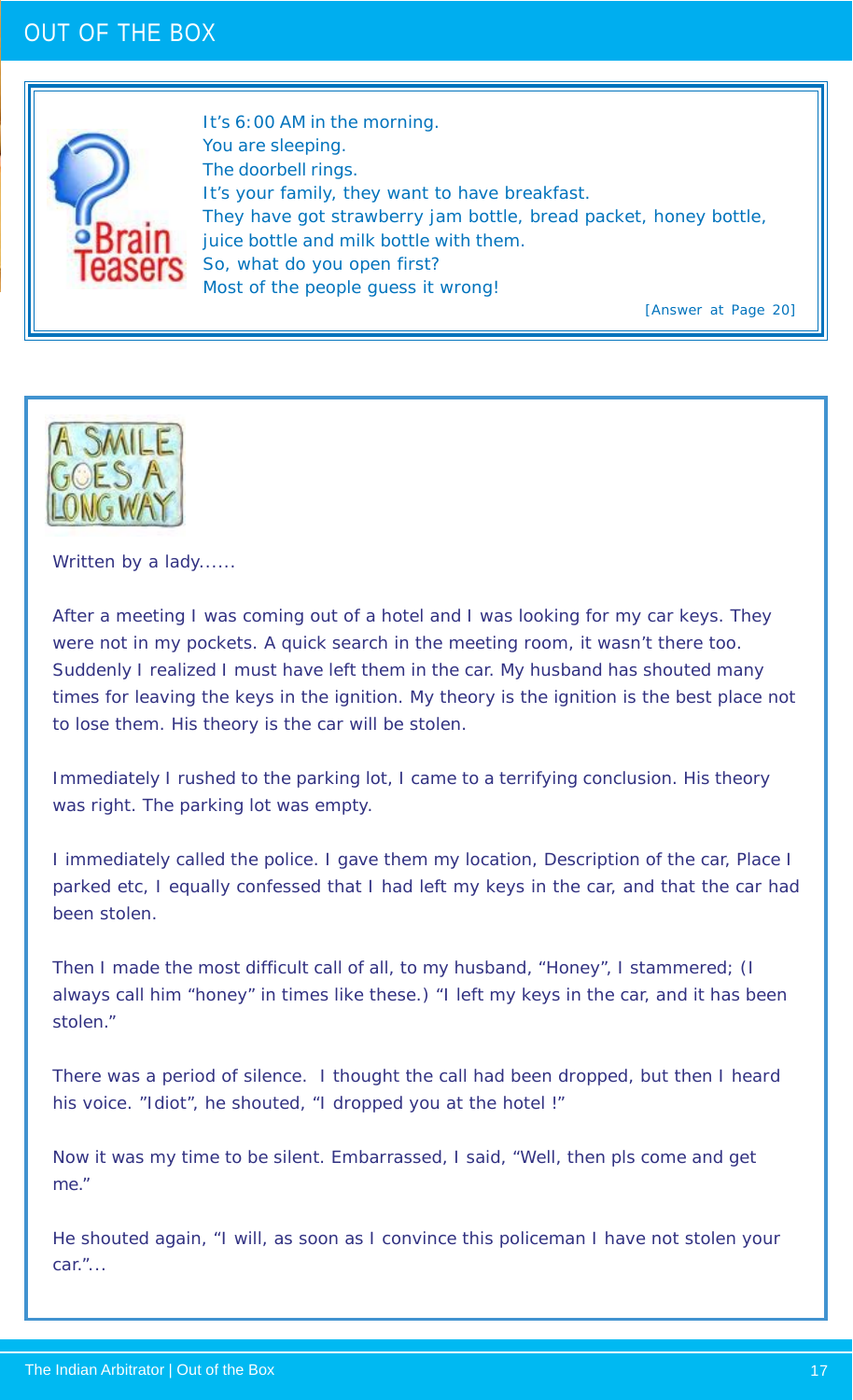# NEWS & EVENTS

## FOREIGN LAW FIRMS TO OPERATE IN INDIA FOR NON-LITIGIOUS SERVICES

The Department of Industrial Policy and Promotion (DIPP), India is working on a proposal that would permit foreign legal firms to operate in India through a proprietary concern and only for non-litigious and arbitration services. It is likely to be taken up to the Union Cabinet in a month's time. Views of the Bar Council of India are being taken into consideration. As per reports, the permission will not be in the form of direct foreign direct investment. Instead, it is likely to be granted under regulation 24 of the Foreign Exchange Management Act that permits investments in firms of proprietary concern.

The issue of functioning of foreign law firms in India has also reached the doorsteps of the Supreme Court of India. The High Court had earlier ruled that 'there is no bar under the Advocates Act, 1961 or the Bar Council of India Rules for foreign lawyers or law firms to visit India for temporary periods on a "fly in and fly out" basis to advise their clients on foreign law and diverse international legal issues. They are however not permitted to practice Indian law, either in relation to litigation or advisory matters, unless they qualify and enroll as advocates and fulfill the requirements of the Act and Rules. Bar Council of India filed an appeal before the Supreme Court.

## MAHARASHTRA GOVERNMENT DEFENDS BAN ON MEDIATION IN DOMESTIC VIOLENCE CASES

The Maharashtra state government defended before the Bombay High Court (India) its circular banning counselling or mediation in domestic violence cases without the order of a court. A bench headed by the Chief Justice heard a suo motu PIL converted out of a letter which said the July 24, 2014 circular is "inconsistent" with the Protection of Women from Domestic Violence Act, which does not prohibit parties from resolving their dispute outside court.

The Women and Child Development Department's view is that when agencies such as registered service providers, special cell for women attached to police stations and protection officers and hospitals, appointed as stakeholders under the Act, engage in pre-litigation counselling and mediation, it can be dangerous as consent terms are not binding on the parties and cannot protect the aggrieved woman and it may increase the risk of domestic violence further.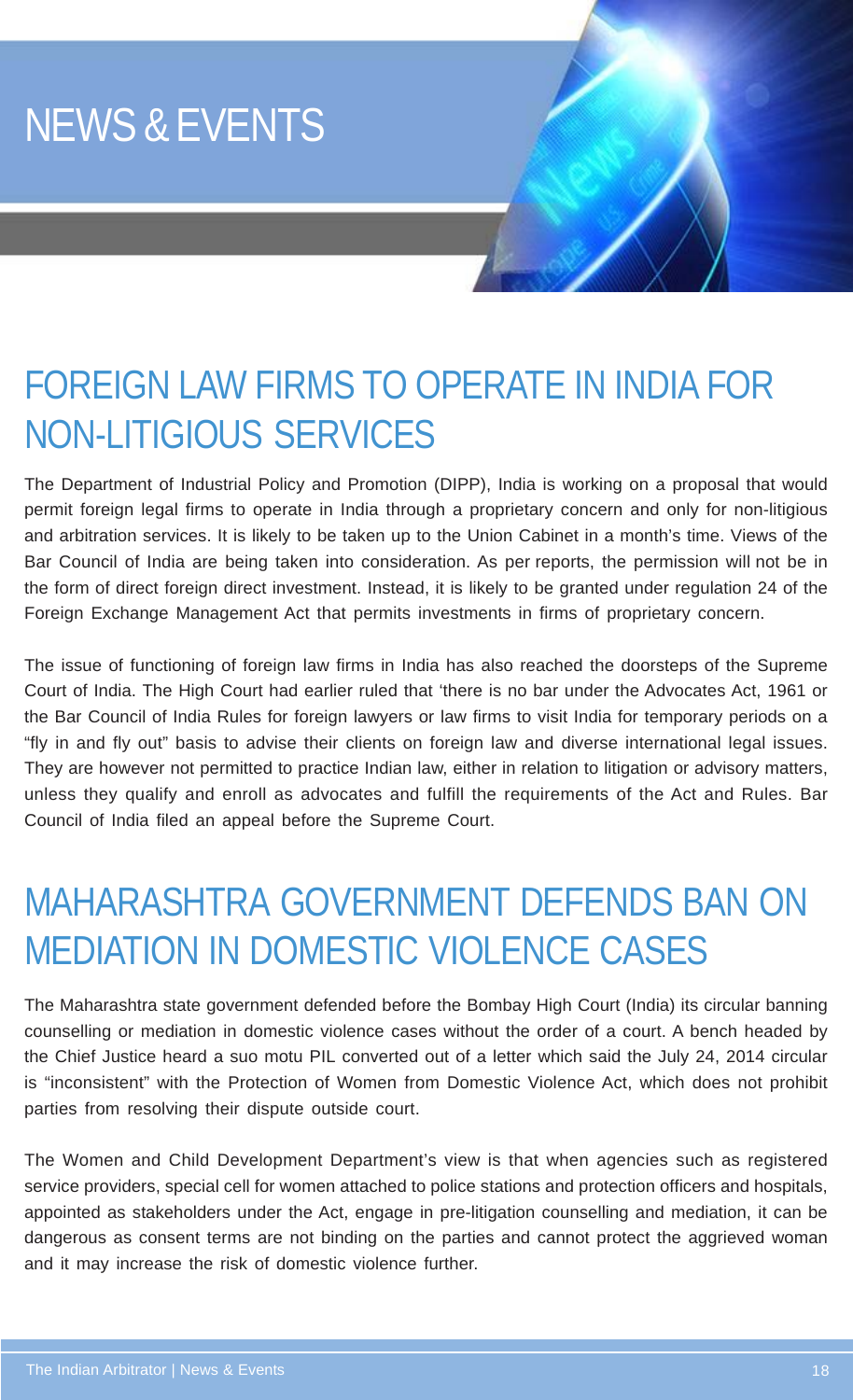## INDIAN CABINET CLEARS AMENDMENTS TO ARBITRATION ACT

Seeking to ensure faster settlement of commercial disputes, the Union Cabinet has cleared a proposal to amend the Arbitration Act which sets a fixed timeline for arbitrators to resolve cases. Under the amendments to the Arbitration and Conciliation Act, 1996, an arbitrator will have to settle the case within 18 months. After the completion of 12 months, certain restrictions have been put in place to ensure that the arbitration case does not linger on. Another amendment puts a cap on the fees of an arbitrator.

## PARTY CONTESTS COURT'S AUTHORITY IN SOLVING DISPUTE

Refusing to try 'settlement' as suggested by Madras High Court (India), the Chennai Metro Rail Limited (CMRL) submitted that it was beyond the power of the court to suggest settlement in connection with the suspension of contract of the Russia-based company for the ongoing metro work in the city. However the Court adjourned the matter observing that CMRL had made the submission without understanding the role and responsibility of the court and the scope of ADR.

## SUPREME COURT OF INDIA PROHIBITS MEDIATION IN RAPE CASE

After a Madras High Court judge granted bail to a rape accused so that he can meet the victim for a possible "mediation", the Supreme Court held that any compromise promising wedlock between a rape accused and the victim compromises the dignity of the woman. The court said that such a compromise lacks sensitivity on the part of those promoting a settlement.

## COMMERCIAL MEDIATION TRAINING PROGRAM

Are you interested to become a Commercial Mediator or a specialist Dispute Resolution Practitioner or Advocate? Effective conflict resolution skills is the key to prevent destructive conflict, enabling lawyers and consultants to better assist their clients in business deals and disputes. Mediation has become a truly global profession, earning international recognition. IIAM Mediation Training Program combines the theory of ADR through highly interactive, skill-based courses in negotiation and mediation. The training offers the opportunity to become an effective negotiator, skillful mediator and a talented mediation representative. As per IIAM Mediator Accreditation System, a candidate having successfully completed Mediation Training Program is categorised as Grade B Mediator. The program will be for 40 hours conducted in 5 days, during September 21-25, 2015 (Monday to Friday) at Cochin, Kerala, India.

Partner Organisation for this training program is Indian National Bar Association, New Delhi. For further details log on to http://www.arbitrationindia.org/htm/events.html.